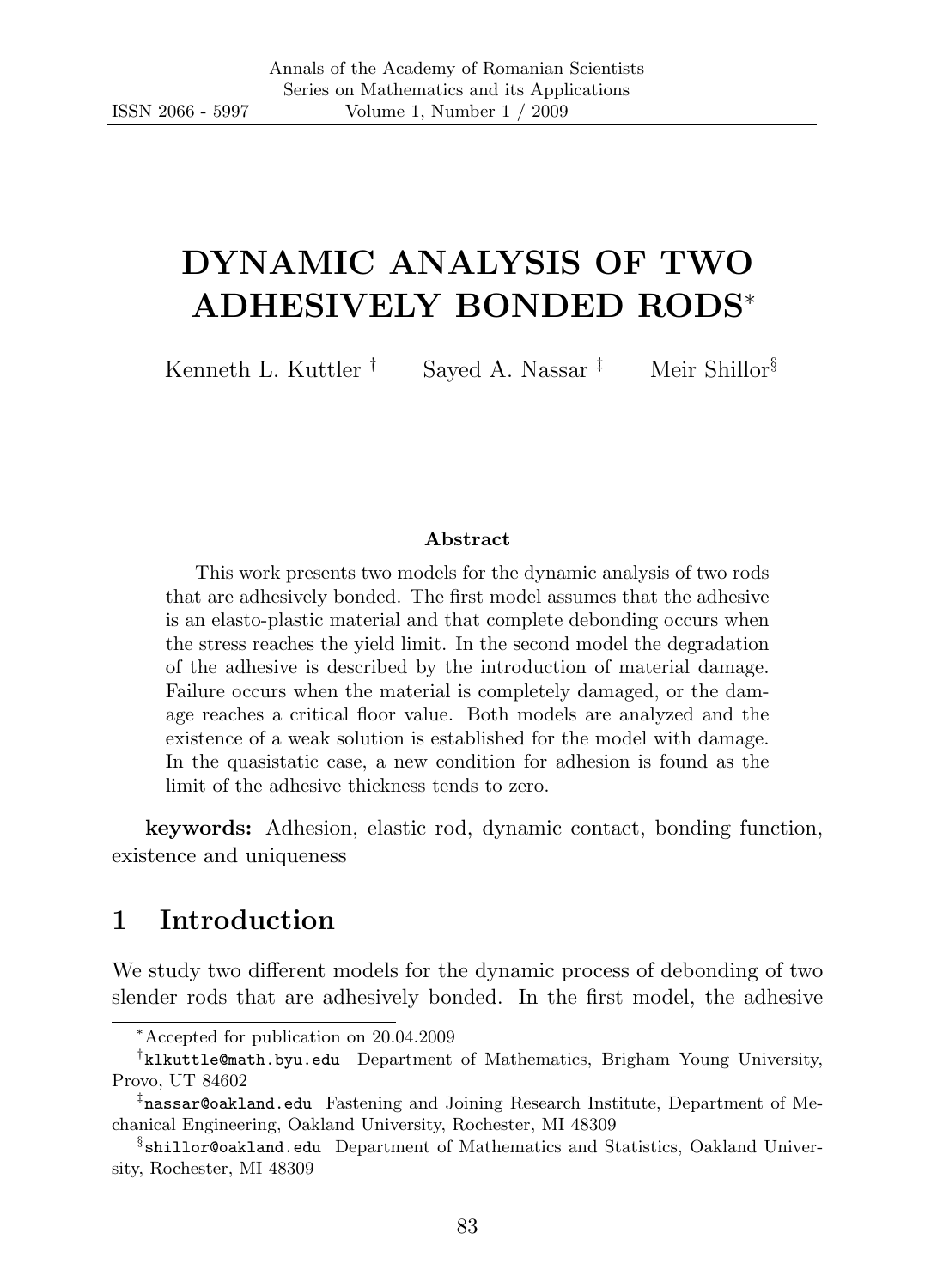is treated as a short rod made of a softer elasto-plastic material. System failure, i.e., complete debonding, occurs when the stress reaches the yield limit of the adhesive material. In the second model, the adhesive is treated as a damageable rod via the use of a damage function. In this case, there is a continuous decrease in the adhesive strength as cycles of tension and compression progress. The adhesive undergoes cumulative damage, similar to fatigue, and may completely fail, even if the cyclic stress never reaches the yield limit.

There is considerable interest in the engineering literature in models for material damage and metal fatigue, since predicting damage failure is of paramount concern to the design engineer.

Recent mathematical models for material damage, following the fundamental idea of Kachanov in the 1960s (see [11] for details) of introducing an internal variable, the damage function that measures the damage of the material, can be found in the monographs [10, 18, 22, 25], as well as in the recent papers [6, 7, 13, 17] and in the references therein. The various aspects of general models of material damage were studied in these references. Models of damage in specialized settings, similar to the one in this paper, can be found in [2, 3, 4]. Related mathematical models are those of adhesion, where a surface internal variable, the *bonding function*, was introduced by Frémond [10] and has a similar interpretation, namely, it measures the damage of the surface bonds.

Mathematical models for adhesive contact can be found in the monographs  $[22, 25]$  and in recent papers  $[1, 8, 9, 15, 20, 21]$  (see also the references therein).

In this paper we combine the two concepts of a damage function and a bonding function, and use the first to derive the source function for the debonding process. We consider a simplified one-dimensional model of two rods glued together. In this model we obtain an evolution equation for the bonding function by considering the evolution of the damage of the glue as the glue layer becomes relatively thin.

This work is the continuation of [21], where the quasistatic model was studied and numerically simulated. However, there the model did not allow for complete debonding in finite time. Models which allow complete debonding can be found in [15, 20] and here. We note that some of the models proposed and used in the above literature do not allow for complete debonding, and the issue is under current study.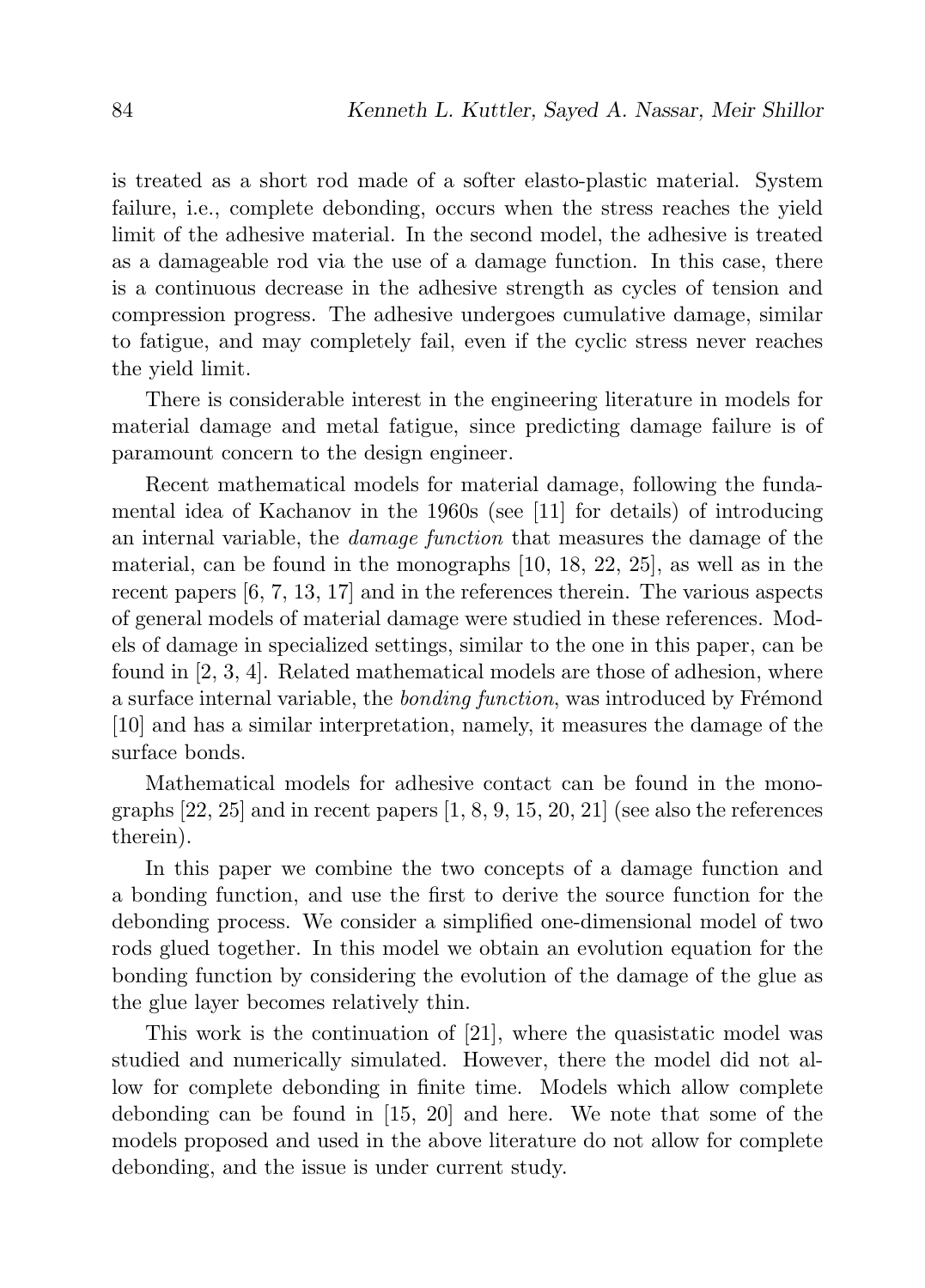As noted above, we consider a setting in which two thin rods are glued, and the glue is considered as a third (shorter) rod. In one of the models, the adhesive layer is considered as a damageable material. System failure happens when the adhesive reaches complete damage, and then the rods completely debond. The main interest in this work is in the models, and in the limit when the thickness of the adhesive layer approaches zero.

We present the two dynamic models in Section 2: one without, and the other one with material damage. We establish the existence of a weak solution for the second model in Section 4, and obtain interesting estimates on the strain in Section 5. For the first model the existence of the unique solution is straightforward to show. Then, in Section 3, we study the quasistatic problem, which reduces to a nonlinear ordinary differential equation for the damage function, since the equations of motion for the displacements can be integrated. Thus, we obtain expressions for the time to failure, i.e., the time to complete debonding. We also pass to the limit when the glue thickness is very small, and obtain an evolution equation for the adhesive as a limit of the damage equation, Problem  $P_{\zeta 0}$ . In this way, we obtain a new expression (unlike any in the above references) for the debonding source function, in the limit of the damage source function. This is the main modeling novelty in the paper. Some of the estimates in Section 5 are new, too.

The paper concludes with Section 6, where some future research suggestions can be found.

# 2 The model

Figure 1 depicts the setting of the two bonded rods. The left end of the first rod is attached to a movable device. The reference configuration of the rods are  $0 \leq x \leq l_1$  and  $l_2 \leq x \leq L$   $(l_1 < l_2)$ , and the interval  $[l_1, l_2]$  is occupied by the adhesive, assumed to be a softer deformable material.

The horizontal displacements of the rods are  $u_i = u_i(x, t)$ , where  $i = 1, 2$ for rod 1 and rod 2, respectively. The displacement of the adhesive is  $u_0 =$  $u_0(x, t)$ . Below, we use the subscripts 1 and 2 for the rods, and 0 for the adhesive.

We are also interested in the limit case when the thickness of the adhesive layer vanishes, i.e.,  $|l_2 - l_1| \rightarrow 0$ .

A body force of density  $f_B = f_B(x, t)$  (per unit length) is acting on the rods, and on the adhesive segment. The left end  $(x = 0)$  of rod 1 is subjected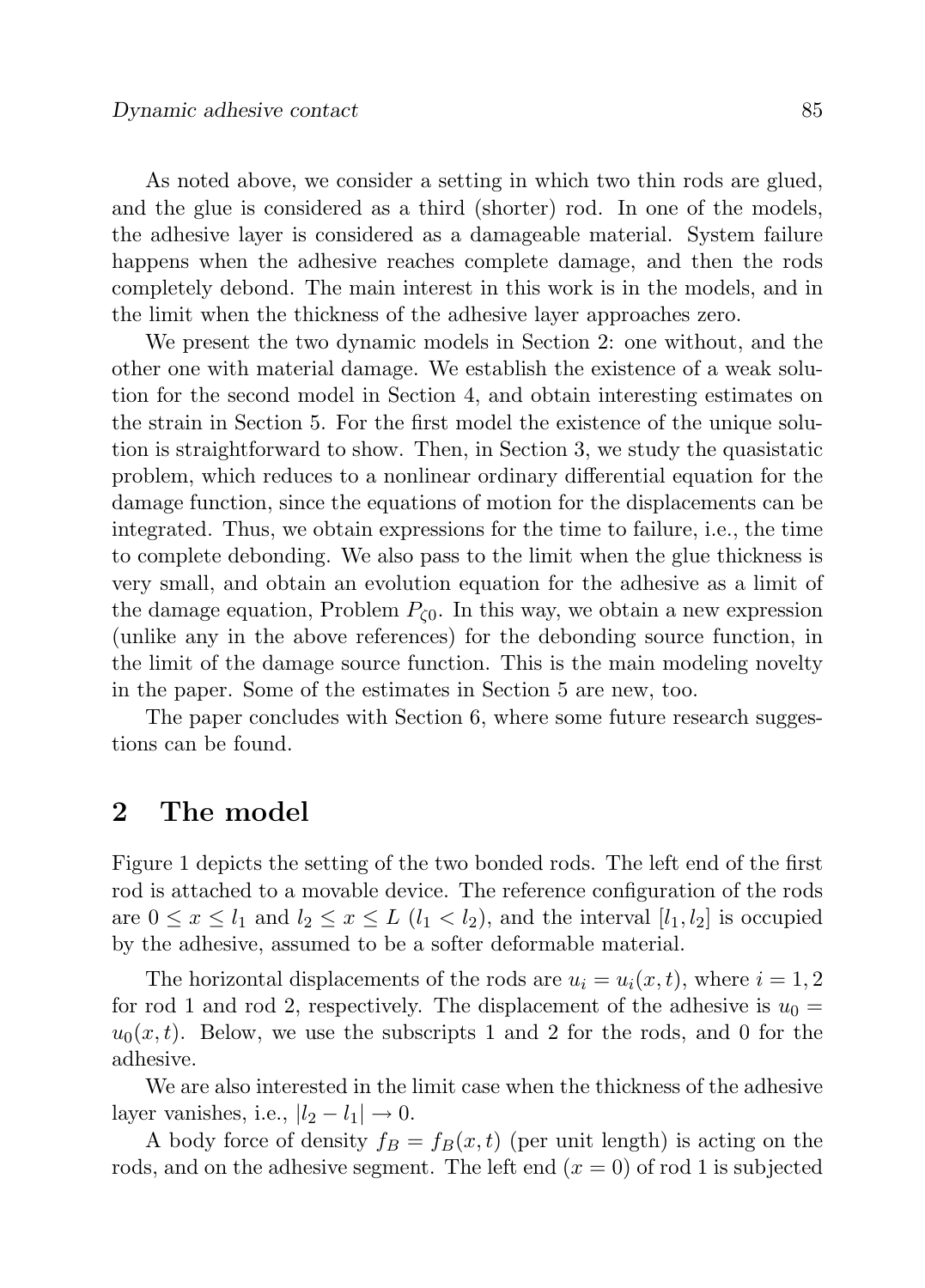

Figure 1. Two rods in adhesive contact

to a dynamic axial displacement  $\phi = \phi(t)$ . Thus  $u_1(0, t) = \phi(t)$ . The right end of rod 2 is fixed, so  $u_2(L, t) = 0$ . When  $\phi$  is negative, the rods are in tension, and when  $\phi$  is positive, the are in compression.

The dynamic motion of each one of the three rods is described by the wave equation and the displacements are assumed to be continuous at the interfaces  $x = l_1, l_2$  where the tractions are equal, too.

We consider two different scenarios, which result in two different models. In the first scenario, the adhesive is considered as an elasto-plastic material with lower modulus of elasticity, as compared to the rods. The adhesion between the two rods is assumed to break down, or completely debond, when the stress in the adhesive region reaches the yield limit.

In the second model we assume that the adhesive material undergoes damage as a result of the strains. Then, complete debonding occurs when the damage reaches the threshold limit.

We denote by  $\rho_i$  and  $E_i$ , for  $i = 0, 1, 2$ , the density (per unit length) and the elasticity modulus of the material in each region.

The classical formulation of the first model for the vibrations of two rods in adhesive contact is: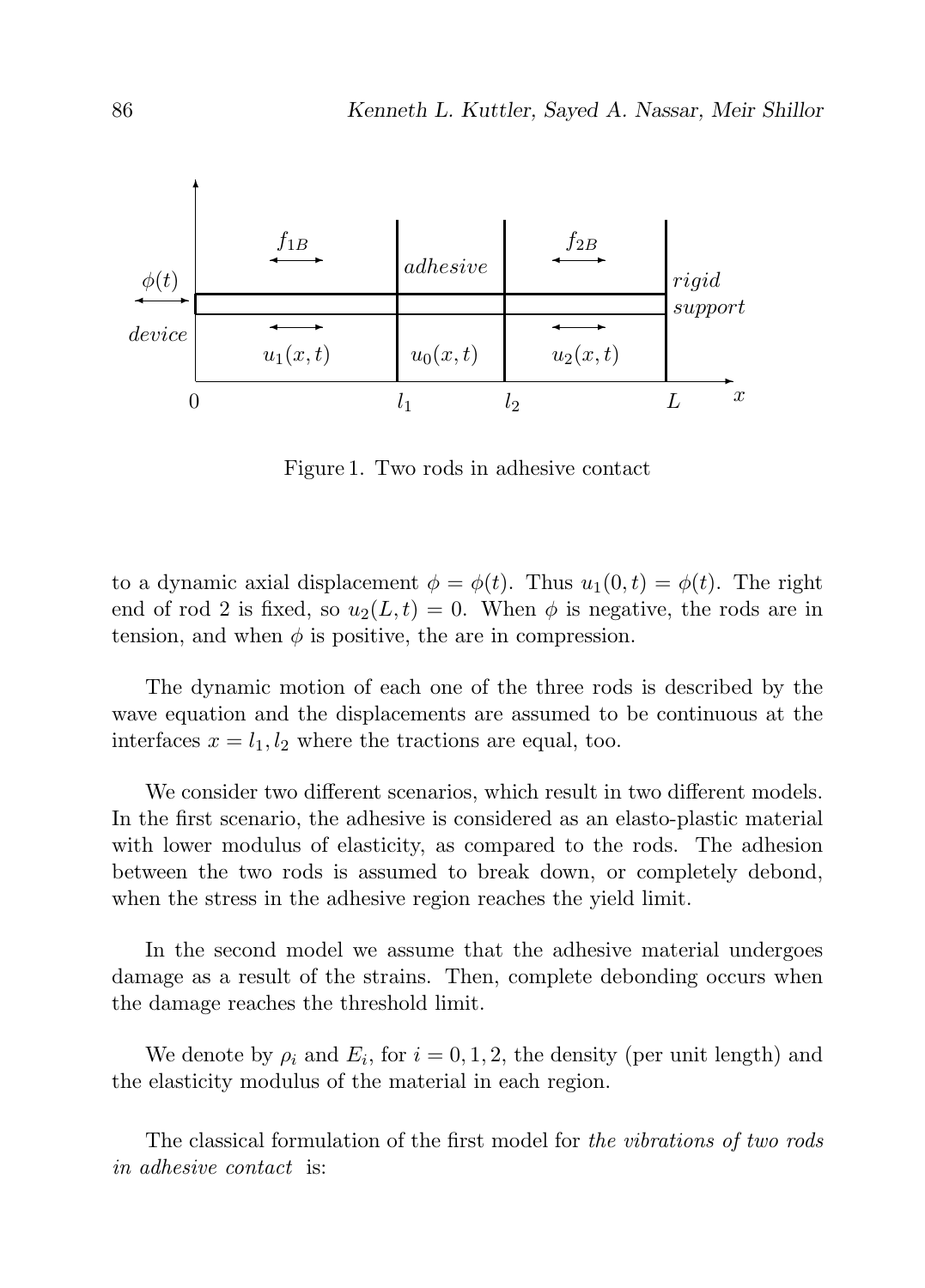**Problem**  $P_{cl}$ . Find a triple of functions  $(u_1, u_0, u_2)$  such that, for  $0 < t \leq T$ :

$$
\rho_1 u_{1tt}(x,t) - E_1 u_{1xx}(x,t) = \rho_1 f_B(x,t), \qquad x \in (0, l_1), \tag{1}
$$

$$
\rho_0 u_{0tt}(x,t) - E_0 u_{0xx}(x,t) = \rho_0 f_B(x,t), \qquad x \in (l_1, l_2), \tag{2}
$$

$$
\rho_2 u_{2tt}(x,t) - E_2 u_{2xx}(x,t) = \rho_2 f_B(x,t), \qquad x \in (l_2, L), \tag{3}
$$

$$
u_1(0,t) = \phi(t), \qquad u_2(L,t) = 0,
$$
\n(4)

$$
u_1(l_1, t) = u_0(l_1, t), \qquad E_1 u_{1x}(l_1, t) = E_0 u_{0x}(l_1, t), \tag{5}
$$

$$
u_2(l_2, t) = u_0(l_2, t), \qquad E_2 u_{2x}(l_2, t) = E_0 u_{0x}(l_2, t), \tag{6}
$$

$$
u(x,0) = u_{in}(x),\tag{7}
$$

$$
u_t(x,0) = v_{in}(x). \tag{8}
$$

Here,  $u_{in}$  and  $v_{in}$  are the (prescribed) initial displacements and velocities, respectively, with the understanding that  $u_1(x, 0) = u_{in}(x)$  and  $u_{1t}(x, 0) =$  $v_{in}(x)$  for  $x \in [0, l_1]$ , and similarly for the other two rods.

The problem consists of three coupled wave equations for the displacements  $u_1(x, t), u_2(x, t)$ , and  $u_0(x, t)$ .

To describe the second model, we follow [11] (see also [10, 18, 22, 25] and the references therein) and introduce the *damage function*  $\zeta = \zeta(x, t)$ , which measures the pointwise fractional decrease in the strength of the adhesive material. To describe the damage process of the material the damage-free adhesive modulus of elasticity  $E_0$  is replaced with the effective modulus

$$
E_{eff} = \zeta E_0.
$$

Then, it follows that

$$
0 \le \zeta(x, t) \le 1,\tag{9}
$$

and when  $\zeta = 1$  the material is damage-free; when  $\zeta = 0$  the damage is complete and the system breaks at the point; and when  $0 < \zeta(x,t) < 1$  the material is partially damaged and has a decreased load carrying capacity.

Next, we need to describe the evolution of the damage function  $\zeta$ . Following [10, 11, 22, 25] (see also the other references mentioned above), we assume that the evolution of damage is caused by the growth of micro-cracks and micro-cavities caused by the cyclic stress. The damage function has to satisfy the growth equation

$$
\zeta_t - \kappa \zeta_{xx} = \Phi(\zeta, u_{0x}) + \xi,
$$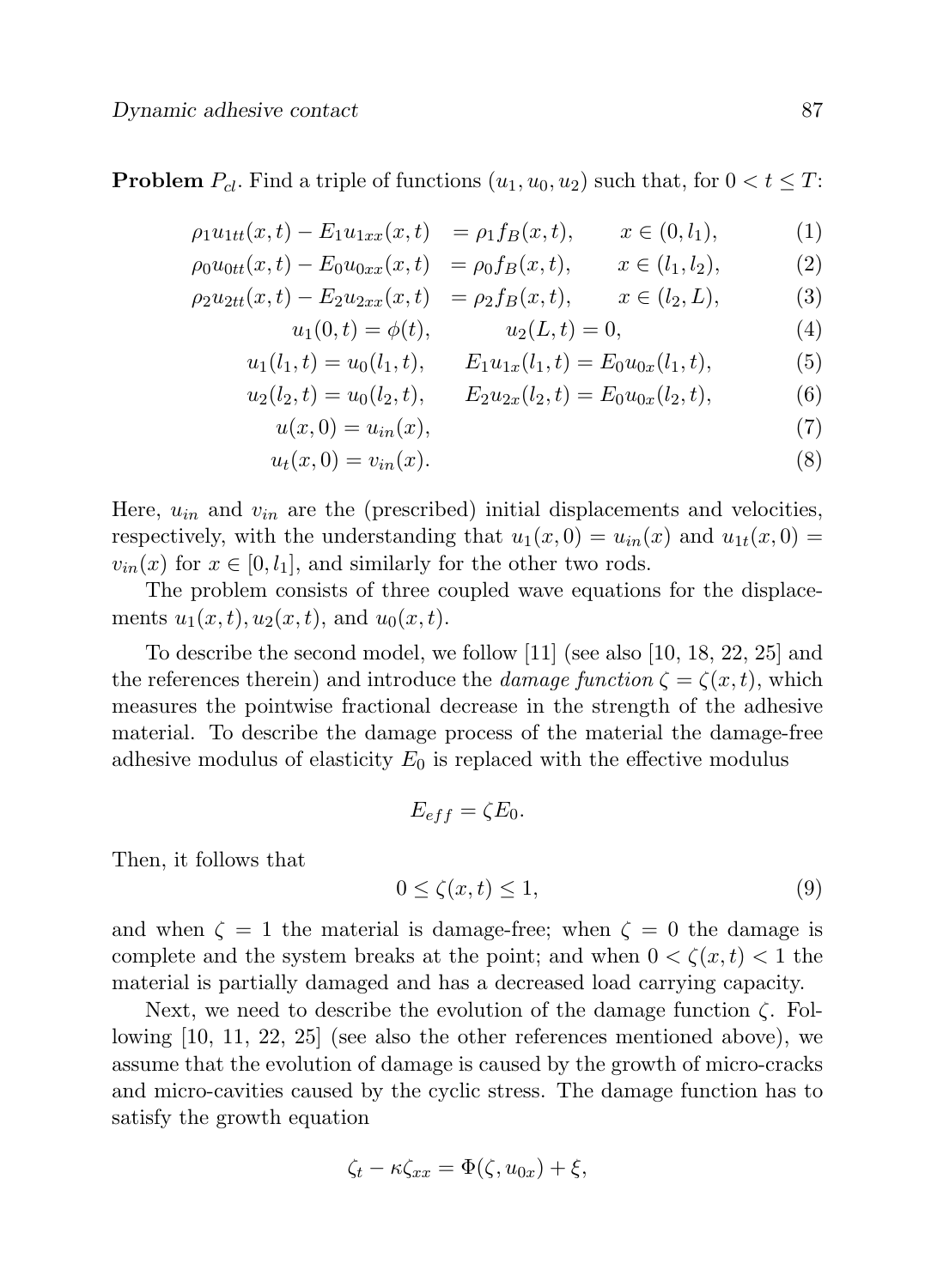where,  $\Phi = \Phi(\zeta, u_{0x})$  is the *damage source function*, which is described shortly in (10),  $\kappa$  is the damage diffusion coefficient, and  $\xi$  is a 'force' that prevents  $\zeta$  from violating (9). To describe the latter, we let  $I_{[0,1]}$  denote the indicator function of the interval  $[0, 1]$ , and then its subdifferential is the setvalued mapping denoteb by  $\partial I_{[0,1]}(z)$ . To enforce the condition  $0 \le \zeta \le 1$ , we require that  $-\xi \in \partial I_{[0,1]}(\zeta)$ . Indeed, when  $0 < \zeta < 1$  then  $\xi = 0$ ; when  $\zeta = 0$ then  $\xi > 0$  has the exact value that prevents  $\zeta$  from becoming negative; and when  $\zeta = 1$  then  $\xi < 0$  has the exact value that prevents  $\zeta$  from exceeding the value one.

General damage source functions can be found in [10, 22, 25]; here, we use a somewhat simple function which depends only on the mechanical energy  $E_0 \zeta u_{0x}^2$  and the damage process is assumed to be irreversible so that once micro-cavities or micro-crack are formed, they do not mend, thus

$$
\Phi(\zeta, u_{ax}) = -d(\zeta u_{0x}^2 - \epsilon_0)_+.
$$
\n(10)

Here, d is the damage rate coefficient,  $\epsilon_0$  is the scaled damage threshold energy, below which there is no damage change, and  $(r)$  is the positive part function, i.e.,  $(r)_{+} = r$  if  $0 \leq r$  and  $(r)_{+} = 0$  if  $r < 0$ . The negative sign makes the process irreversible. With this choice, the parabolic equation for  $\zeta$  (with  $\xi = 0$ ) predicts that if initially  $\zeta_{in} \leq 1$ , then  $\zeta \leq 1$  for  $0 < t$ .

For the sake of generality, we also assume that the adhesive has viscosity which we model with  $\nu(\zeta u_{0tx})_x$ , where  $\nu$  is the viscosity coefficient, assumed to be small.

**Problem**  $P_{\zeta}$ . Find a quadruple of functions  $(u_1, u_0, \zeta, u_2)$  such that, for  $0 < t \leq T(1)$ , (3), (4), (7), and (8) hold, together with

$$
\rho_0 u_{0tt}(x,t) - E_0(\zeta u_{0x})_x(x,t) - \nu(\zeta u_{0tx})_x(x,t) = \rho_0 f_B(x,t), \ x \in (l_1, l_2), \ (11)
$$

$$
\zeta_t - \kappa \zeta_{xx} + d(\zeta u_{0x}^2 - \epsilon_0)_+ \in -\partial I_{[0,1]}(\zeta), \qquad x \in (l_1, l_2), \quad (12)
$$

$$
u_1(l_1, t) = u_0(l_1, t), \quad E_1 u_{1x}(l_1, t) = E_0(\zeta u_{0x})(l_1, t), \quad (13)
$$

$$
u_2(l_2, t) = u_0(l_2, t), \quad E_2 u_{2x}(l_2, t) = E_0(\zeta u_{0x})(l_2, t), \quad (14)
$$

$$
\zeta_x(l_1, t) = 0 = \zeta_x(l_2, t), \quad \zeta(x, 0) = \zeta_{in}(x). \tag{15}
$$

Here,  $\zeta_{in}$  is the initial damage, which has the value one in a damage-free material.

The analysis of problems  $P_{cl}$  and  $P_{\zeta}$  will be done in Section 4. Next, we study the equations for the problems when the process is quasistatic and the adhesive layer is thin.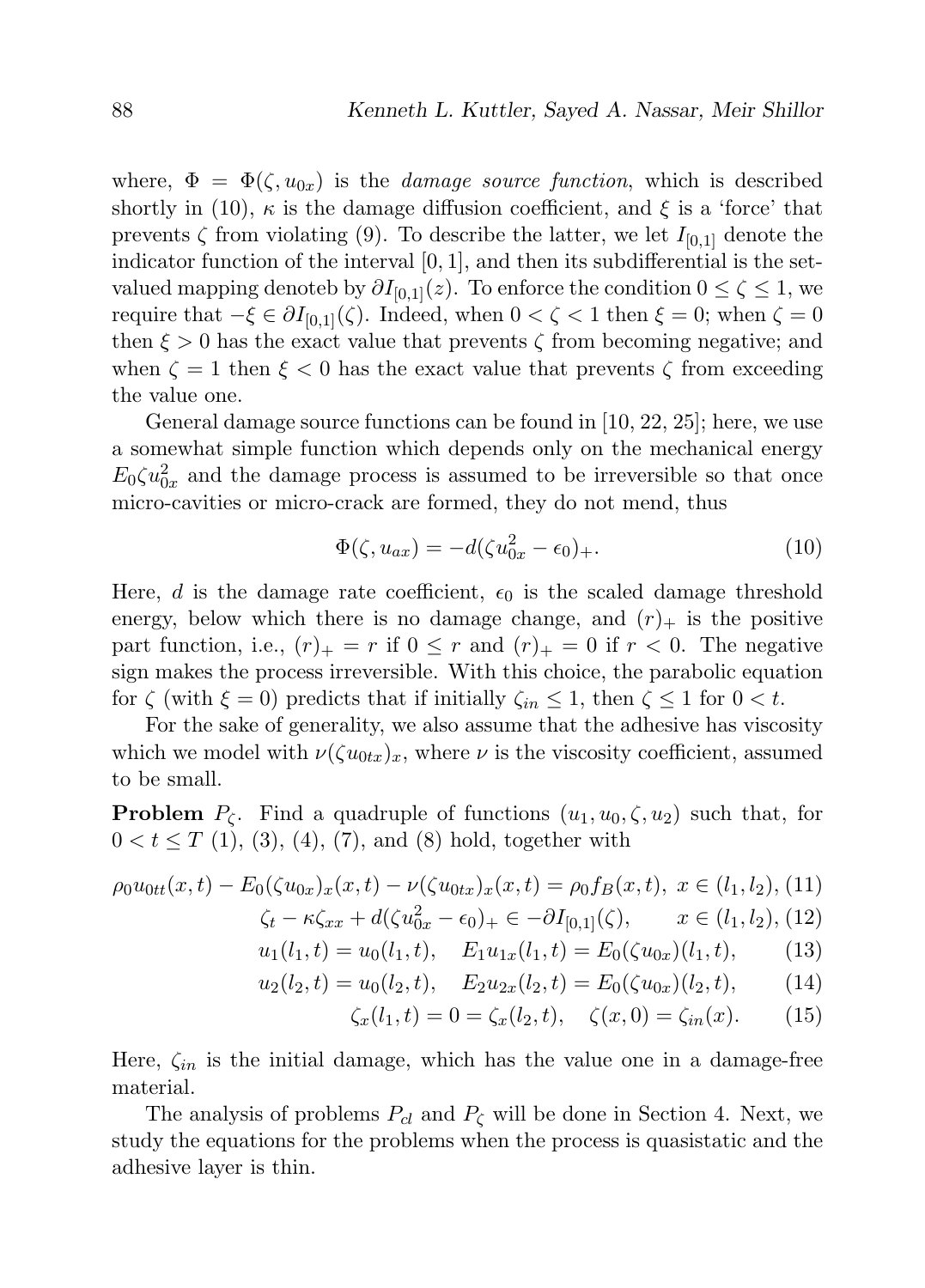# 3 Quasistatic problems

We study three problems which model the process when it is quasistatic, i.e., slow enough so that the acceleration terms may be neglected, and in the absence of body forces  $(f_B = 0)$ .

### 3.1 Quasistatic version of  $P_{cl}$

We begin with the quasistatic version of Problem  $P_{cl}$ . Since there are no body forces and the second time derivatives are neglected, the displacements are linear. Writing

$$
u_0(x,t) = \alpha(t)x + \beta(t),\tag{16}
$$

straightforward manipulations, using the facts that the displacements  $u_1$  and  $u_2$  are linear and the boundary conditions  $(4)$ – $(6)$ , yield

$$
\alpha(t) = \frac{-\phi(t)}{(l_2 - l_1) + \frac{E_0}{E_2}(L - l_2) + \frac{E_0}{E_1}l_1},\tag{17}
$$

and

$$
\beta(t) = -\alpha \left( l_2 + (L - l_2) \frac{E_0}{E_2} \right).
$$
\n(18)

Moreover,

$$
u_1(x,t) = \frac{E_0}{E_1} \alpha(t)x + \phi(t), \qquad u_2(x,t) = -\frac{E_0}{E_2} \alpha(t)(L-x). \tag{19}
$$

We note that when the displacement  $\phi$  is negative the system is under tension and when it is positive the system is under compression.

In the limit when the thickness of the layer of glue tends to zero,  $l_2 \rightarrow$  $l_1 = l$ , we find that

$$
\alpha(t) = \frac{-\phi(t)}{\frac{E_0}{E_2}(L-l) + \frac{E_0}{E_1}l}, \qquad \beta(t) = -\alpha\left(l + (L-l)\frac{E_0}{E_2}\right).
$$

Thus, the influence of the adhesive enters via its stiffness  $E_0$ . The displacement at  $x = l$  is given by

$$
u_1(l,t) = u_2(l,t) = \frac{\phi(t)(L-l)E_1}{E_1(L-l) + E_2l}.
$$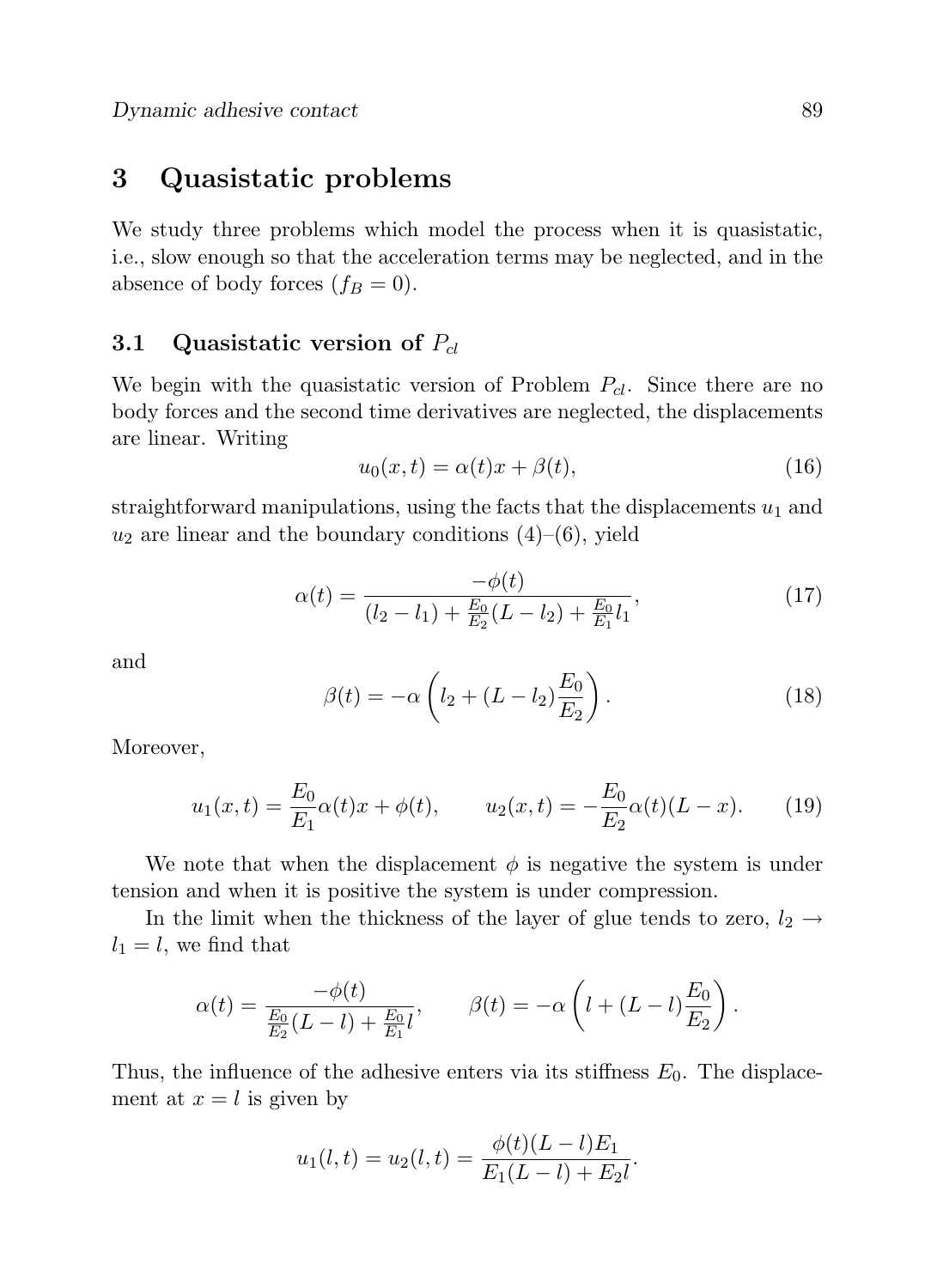The stress by  $p(t) = E_1u_{1x}(l,t) = E_0\alpha(t) = E_2u_{2x}(l,t)$ . Therefore, this system will debond (completely) only when the stress reaches the plasticity yield or the debonding limit  $\sigma^*$ ,

$$
E_0\alpha(t)=\sigma^*.
$$

Clearly, this formulation cannot take into account gradual degradation of the strength of the bonds as a result of cycles in  $\phi$ .

The quasistatic problem with a prescribe traction boundary condition at  $x = 0$  is straightforward to study, and is not very interesting, since in a one-dimensional system the stress is uniform.

#### 3.2 Quasistatic version of  $P_{\zeta}$

We turn to the quasistatic version of Problem  $P_{\zeta}$ , which turns out to be more interesting. In particular, it accounts for degradation of the strength of the bonds as a result of cycles in  $\phi$ . Since there are no body forces and the second time derivatives are neglected, the displacements  $u_1$  and  $u_2$  are linear. In equation (11) for  $u_0$  we neglect the viscosity term, and obtain  $(\zeta u_{0x})_x = 0$ . Therefore,

$$
\zeta(x,t)u_{0x}(x,t) = \gamma(t), \qquad l_1 \le x \le l_2,\tag{20}
$$

where  $\gamma(t)$  is to be determined. Then, the boundary conditions (13) and (14) yield

$$
E_1 u_{1x}(l_1, t) = E_0 \gamma, \qquad E_2 u_{2x}(l_2, t) = E_0 \gamma.
$$

Thus,

$$
u_{1x}(l_1, t) = \frac{E_0}{E_1} \gamma(t), \qquad u_{2x}(l_2, t) = \frac{E_0}{E_2} \gamma(t),
$$

and then,

$$
u_1(x,t) = \frac{E_0}{E_1} \gamma(t)x + \phi(t),
$$
  $u_2(x,t) = -\frac{E_0}{E_2} \gamma(t)(L-x).$ 

Next, integration in (20) yields

$$
u_0(x,t) = \gamma(t) \int_{l_1}^x \frac{1}{\zeta(x,t)} dx + \delta(t), \qquad (21)
$$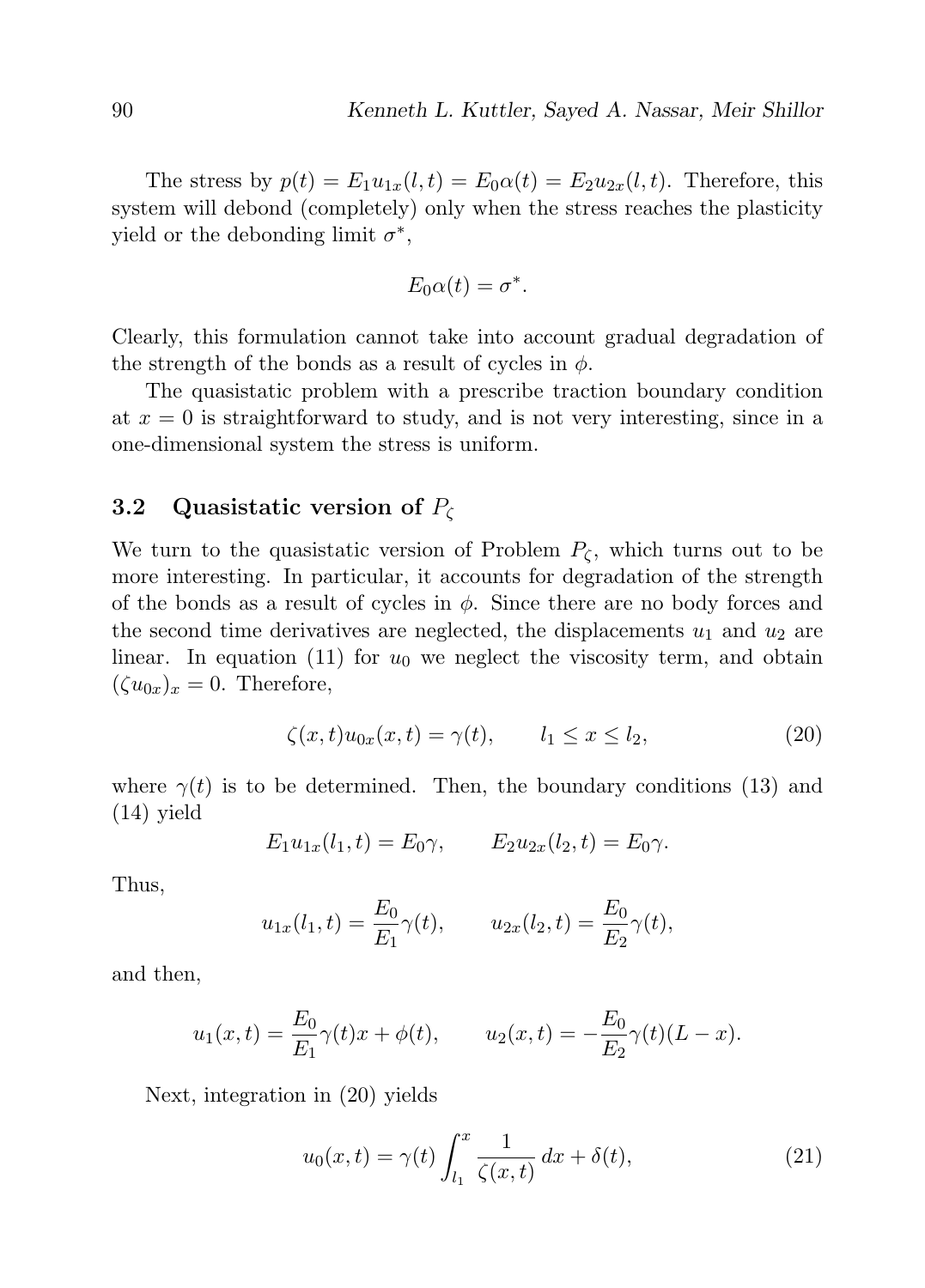for  $l_1 \leq x \leq l_2$ , where  $\delta$  is a constant of integration. It follows from the continuity of the displacements that

$$
u_1(l_1, t) = \frac{E_0}{E_1} \gamma(t) l_1 + \phi(t) = \delta(t),
$$

$$
u_2(l_2, t) = -\frac{E_0}{E_2} \gamma(t) (L - l_2) = \gamma(t) \int_{l_1}^{l_2} \frac{1}{\zeta(x, t)} dx + \delta(t).
$$

Let

$$
c_{12} = \frac{E_0}{E_2}(L - l_2) + \frac{E_0}{E_1}l_1.
$$

Substituting  $\delta$  from the first equation and rearranging yields

$$
\gamma(t) = \frac{-\phi(t)}{c_{12} + \int_{l_1}^{l_2} \frac{1}{\zeta(x,t)} dx}.
$$
\n(22)

Then,

$$
\delta(t) = \frac{E_0}{E_1} \gamma(t) l_1 + \phi(t) = \phi(t) - \frac{E_0 l_1 \phi(t)}{E_1 c_{12} + E_1 \int_{l_1}^{l_2} \frac{1}{\zeta(x, t)} dx}.
$$
 (23)

It follows that once  $\zeta$  is found, the problem is solved. To obtain  $\zeta$ , we note that  $u_{0x} = \gamma/\zeta$ , hence

$$
\Phi(u_{ax}) = -d(\zeta u_{ax}^2 - \epsilon_0)_+ = -d\left(\frac{\gamma^2}{\zeta} - \epsilon_0\right)_+ = -d\left(\Theta(\phi;\zeta,t) - \epsilon_0\right)_+,
$$

where we defined

$$
\Theta(\phi;\zeta,t) = \frac{\phi^2(t)}{\zeta \left(c_{12} + \int_{l_1}^{l_2} \frac{1}{\zeta(x,t)} dx\right)^2}.
$$

Now, the problem for  $\zeta$  is the following.

**Problem**  $P_{quas-\zeta}$ . Given  $\phi$ , find a function  $\zeta = \zeta(x,t)$  such that, for 0 <  $t \leq T$ ,

$$
\zeta_t - \kappa \zeta_{xx} = -d(\Theta(\phi; \zeta, t) - \epsilon_0)_+, \quad x \in (l_1, l_2), \tag{24}
$$

$$
\zeta(x,0) = \zeta_{in}, \quad \zeta_x(l_1,t) = \zeta_x(l_2,t) = 0. \tag{25}
$$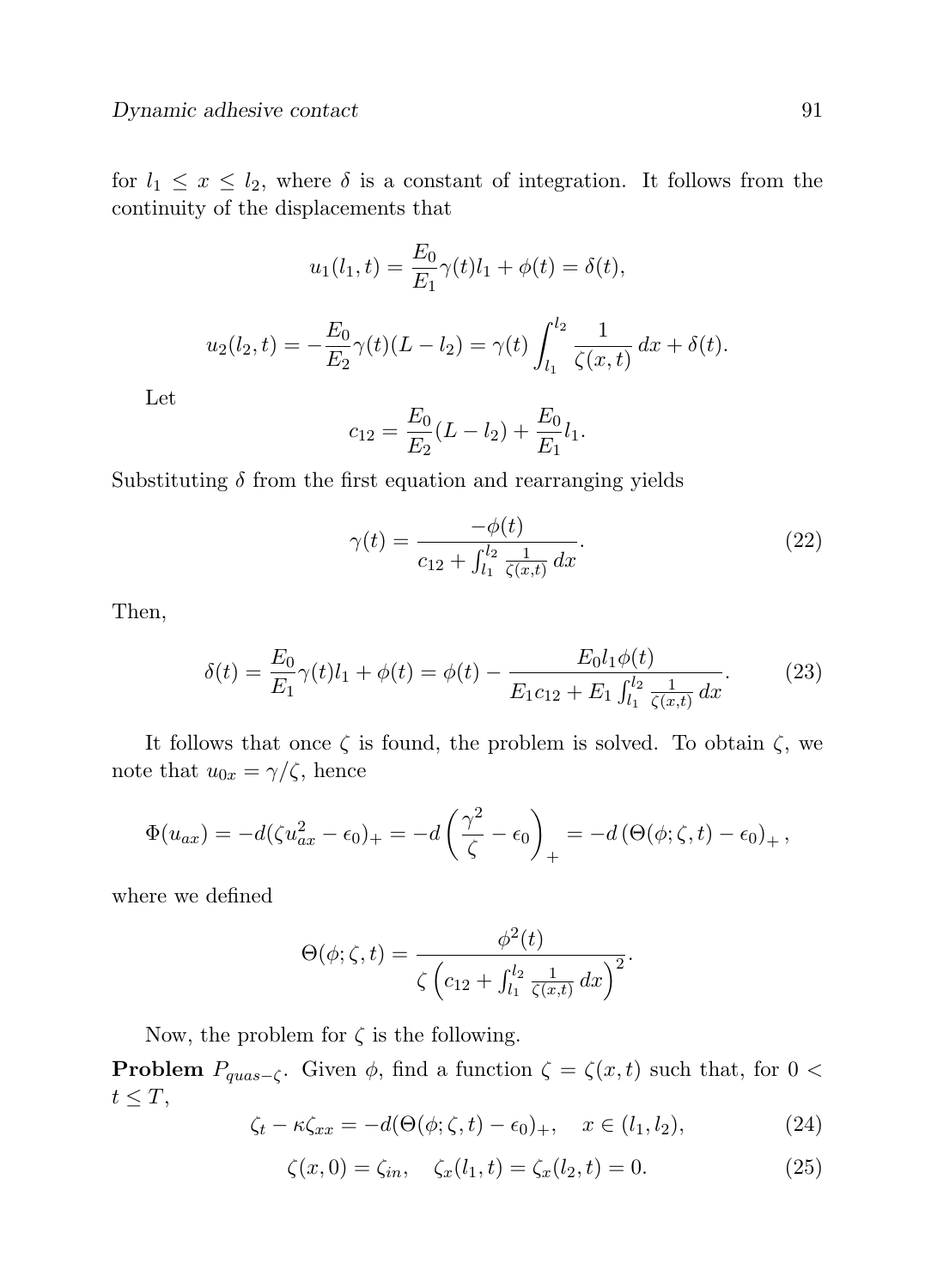We note that the problem is nonlocal, since the source term on the righthand side of (24) depends on  $\int_{l_1}^{l_2}$ 1  $\frac{1}{\zeta(x,t)} dx$ . It is somewhat unusual and has mathematical interest in and of itself, and will be analyzed elsewhere.

Next, we consider the limit  $\lim l_1 = \lim l_2 = l$ . It follows from the boundary conditions (25) that  $\zeta = \zeta(t)$  only, as it does not depend on x. Also,

$$
\lim_{|l_2 - l_1| \to 0} \Theta(\phi; \zeta, t) = \Theta_0(\zeta, t) = \frac{\phi^2(t)}{c_{12}^2 \zeta}.
$$

Therefore, the limit problem is as follows.

**Problem**  $P_{\zeta 0}$ . Find a function  $\zeta = \zeta(t)$  such that, for  $0 < t \leq T$ ,

$$
\zeta' = -d \left( \frac{\phi^2(\tau)}{c_{12}^2 \zeta} - \epsilon_0 \right)_+, \qquad (26)
$$

$$
\zeta(0) = \zeta_{in}.\tag{27}
$$

The problem is a nonlinear ordinary differential equation with non-Lipschitz right-hand side. We study it in Section 4.

We note that when  $\epsilon_0$  is negligible, as compared to the average of  $\phi^2(t)/c_{12}^2$ , the equation for  $\zeta$  becomes

$$
\zeta' = -d\Theta_0(\zeta, t) = -\frac{d\phi^2(t)}{c_{12}^2 \zeta}.
$$

Using the initial condition, we obtain

$$
\zeta^{2}(t) = \zeta_{in}^{2} - \frac{2d}{c_{12}^{2}} \int_{0}^{t} \phi^{2}(\tau) d\tau.
$$

It follows that the time to failure  $t_0^*$  is given in this case implicitly by

$$
\int_0^{t_0^*} \phi^2(\tau) d\tau = \frac{c_{12}^2 \zeta_{in}^2}{2d}.
$$

A simple comparison argument shows that if  $t^*$  is the time to failure of the solution of (26) and (27), then  $t_0^* \leq t^*$ , as one would expect.

Problem  $P_{\zeta 0}$  connects material damage and adhesion at the joint point and it has a very different structure from the usual bonding conditions used in the literature (see, e.g., [21]). Indeed, there, the bonding was assumed to be of the form

$$
\zeta' = -d\zeta (u_x^2 - \epsilon_0)_+,
$$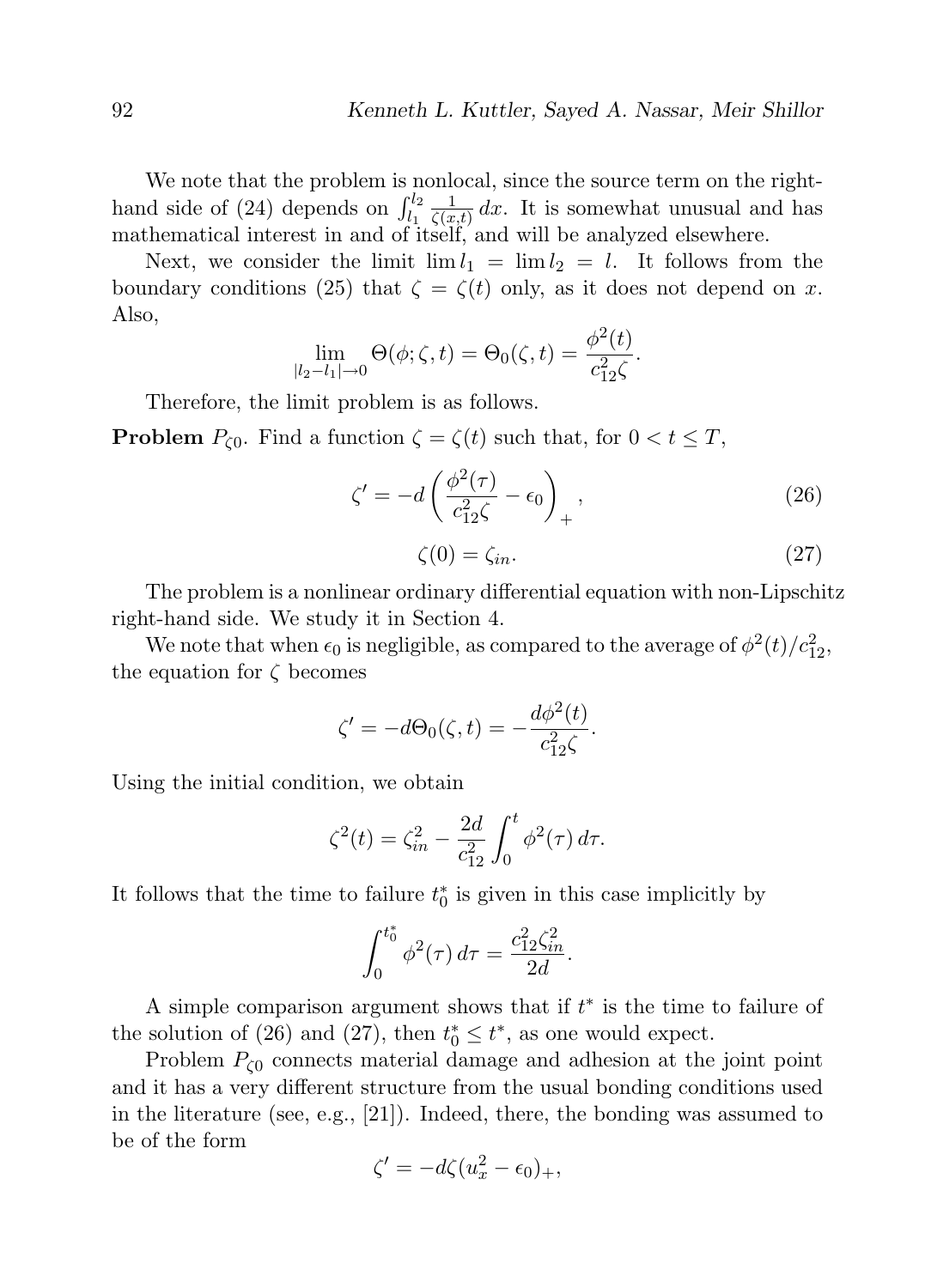which doesn't allow for failure, i.e., complete debonding in finite time, or a more recent condition ([15])

$$
\zeta' = -d\zeta^{\alpha}(u_x^2 - \epsilon_0)_+,
$$

which allows for failure when  $0 \leq \alpha < 1$ . Here, we find that  $\alpha = -2$ , and this makes the analysis quite different.

## 3.3 Quasistatic version of  $P_{\zeta}$  with traction condition

We describe briefly the case when instead of the displacement  $\phi$ , a traction  $q = q(t)$  is applied at the left end  $(x = 0)$ . This is often the case in experimental settings. Thus, we replace the first condition in (4) with  $E_1u_{1x}(0, t) = q(t)$ . Then,

$$
u_1(x,t) = \frac{1}{E_1}q(t)x + b(t),
$$

where  $b(t)$  is to be determined. At  $x = l_1$  we have  $E_1u_{1x}(l_1,t) = q(t)$  $E_0\gamma(t)$ , hence

$$
\gamma(t) = \frac{1}{E_0} q(t).
$$

Moreover,  $u_2(x,t) = (q(t)/E_2)(x-L)$ . It follows from (21) that

$$
u_0(x,t) = \frac{1}{E_0} q(t) \int_{l_1}^x \frac{1}{\zeta(x,t)} dx + \delta(t), \qquad (28)
$$

for  $l_1 \leq x \leq l_2$ , and  $\delta$  is a constant. The displacements' continuity implies

$$
\frac{1}{E_1}q(t)l_1 + b(t) = \delta(t), \qquad \frac{1}{E_0}q(t)\int_{l_1}^{l_2} \frac{1}{\zeta(x,t)} dx + \delta(t) = \frac{1}{E_2}q(t)(l_2 - L).
$$

It follows that

$$
\delta(t) = -q(t) \left( \frac{1}{E_2} (L - l_2) + \frac{1}{E_0} \int_{l_1}^{l_2} \frac{1}{\zeta(x, t)} dx \right). \tag{29}
$$

Also,

$$
b(t) = -q(t)\left(\frac{1}{E_1}l_1 + \frac{1}{E_2}(L - l_2) + \frac{1}{E_0}\int_{l_1}^{l_2} \frac{1}{\zeta(x, t)} dx\right).
$$
 (30)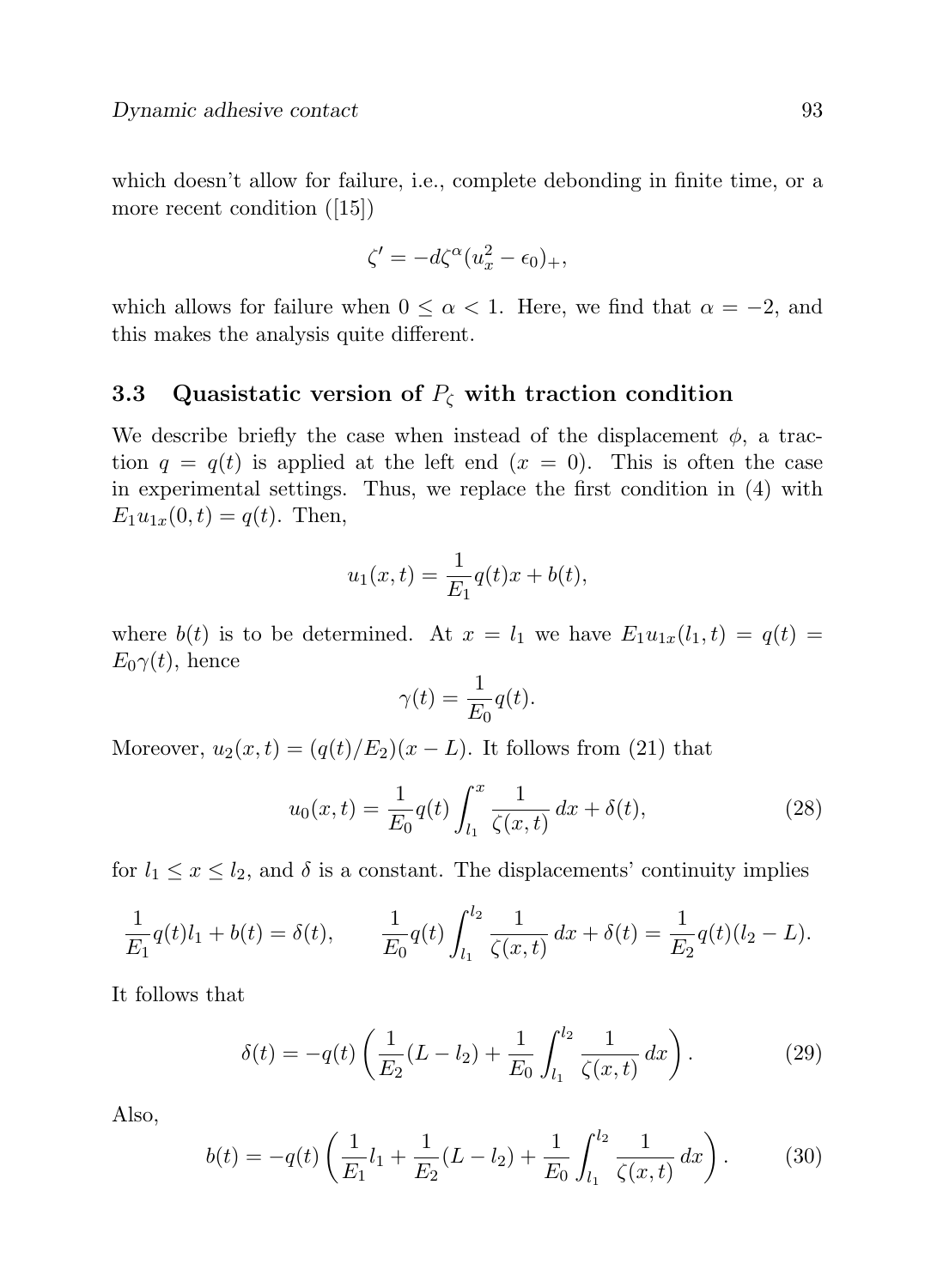It is seen that once  $\zeta$  is found, the displacements  $u_1, u_2$ , and  $u_0$  are given by the expressions above. It remains to obtain an equation for  $\zeta$ . We have

$$
\Phi(u_{0x}) = -d(\zeta u_{0x}^2 - \epsilon_0)_+ = -d\left(\frac{q^2(t)}{E_0^2\zeta} - \epsilon_0\right)_+.
$$

We conclude that the quasistatic problem for  $\zeta$ , when a traction q is prescribed at  $x = 0$ , is the following.

**Problem**  $P_{\zeta q}$ . Given  $q(t)$ , find a function  $\zeta = \zeta(x, t)$  such that, for  $0 < t \leq$  $T,$ 

$$
\zeta_t - \kappa \zeta_{xx} = -d \left( \frac{q^2(t)}{E_0^2 \zeta} - \epsilon_0 \right)_+, \quad x \in (l_1, l_2), \tag{31}
$$

$$
\zeta(x,0) = \zeta_{in}, \quad \zeta_x(l_1,t) = \zeta_x(l_2,t) = 0.
$$
 (32)

We note that this problem is local, but is also somewhat unusual and has mathematical interest in and of itself, and will be analyzed elsewhere.

The problem for a thin layer of glue is obtained in the limit lim  $l_2 = l_1 = l$ . **Problem**  $P_{\zeta q0}$ . Given  $q(t)$ , find a function  $\zeta = \zeta(t)$  such that, for  $0 < t \leq T$ ,

$$
\zeta' = -d \left( \frac{q^2(t)}{E_0^2 \zeta} - \epsilon_0 \right)_+, \tag{33}
$$

$$
\zeta(0) = \zeta_{in}.\tag{34}
$$

We note that whereas problems  $P_{quas-\zeta}$  and  $P_{\zeta q}$  are substantially different, the limit problems  $P_{\zeta 0}$  and  $P_{\zeta q0}$  are very similar, with  $q^2/E_0^2$  replacing  $\phi^2/c_{12}^2$ . Therefore, the existence of the unique solution of Problem  $P_{\zeta q0}$ follows from Theorem 1 below.

In this case, if we neglect the Dupré energy  $\epsilon_0$ , we find that the time to complete debonding  $t_0^*$  is given implicitly by

$$
\int_0^{t_0^*} q^2(\tau) d\tau = \frac{E_0^2 \zeta_0^2}{2d}.
$$

## 4 Analysis

We first study Problem  $P_{(0)}$ , (26) and (27), and establish the existence of a unique local (in time) solution. Then, we prove the existence of a weak solution to the dynamic problem with damage, Problem  $P_{\zeta}$ .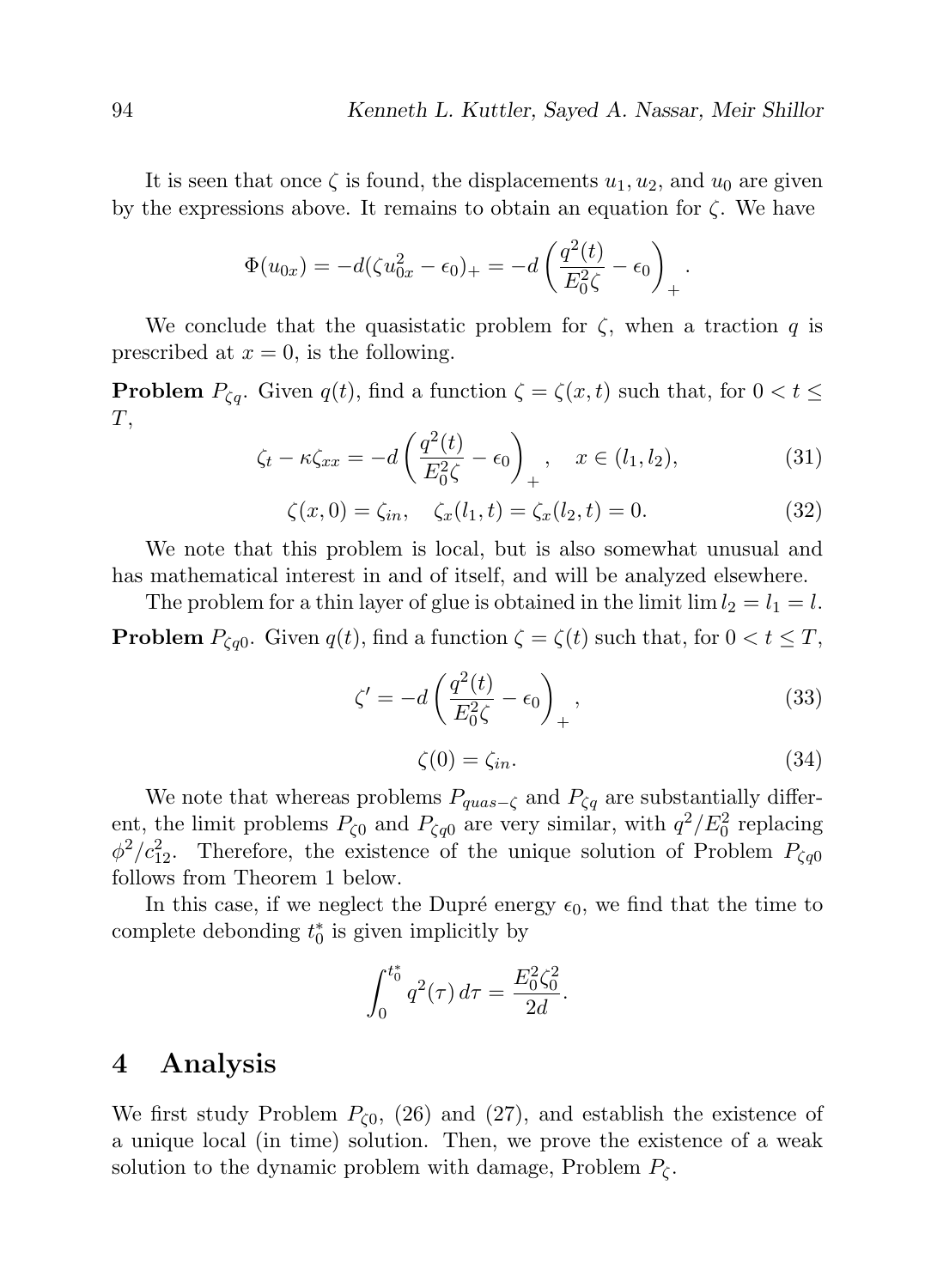#### 4.1 Problem  $P_{\zeta_0}$

For the sake of generality, we replace the function  $\phi^2(t)/c_{12}^2$  in (26) with a more general nonnegative smooth and bounded function  $\psi = \psi(t)$ . Then, the problem is as follows.

**Problem**  $P_{\zeta\psi}$ . Given a function  $\psi$ , find a function  $\zeta = \zeta(t) \geq 0$ , such that, for  $0 < t \leq T$ ,

$$
\zeta' = -d\left(\frac{\psi(t)}{\zeta} - \epsilon_0\right)_+, \tag{35}
$$

$$
\zeta(0) = \zeta_{in}.\tag{36}
$$

We make the following assumptions on the problem data.

- $H_1$ . The function  $\psi : [0, T] \to [0, \infty)$  is continuous and bounded.
- $H_2$ . The constants d and  $\epsilon_0$  are positive and  $\zeta_{in} \in (0, 1]$ .

**Theorem 1.** Assume that  $H_1$  and  $H_2$  hold. Then there exists  $T^* > 0$  such that there exists a unique solution  $\zeta$  of Problem  $P_{\zeta\psi}$  on the time interval  $[0, T^*)$ . Moreover,

$$
\zeta \in C^1([0, T^*)).\tag{37}
$$

**Proof.** Let  $0 < a < \zeta_{in}$  and let  $g_a(\zeta, t)$  be a function with the graph of a straight line through  $(0,0)$  and  $-d\left(\frac{\psi(t)}{a} - \epsilon_0\right)$ , and let

$$
F(\zeta, t) \equiv \max \left( -d \left( \frac{\psi(t)}{\zeta} - \epsilon_0 \right)_+, g_a(\zeta, t) \right).
$$

Then,  $F(\zeta, t)$  is Lipschitz in  $\zeta$  and so there exists a unique solution to

$$
\zeta' = F(\zeta, t), \quad \zeta(0) = \zeta_{in}.
$$

Letting  $t_a^*$  be the value of t at which  $\zeta(t)$  first equals a, then, since  $0 < a$  is arbitrary, the theorem follows when we choose  $T^* = \sup(t_a^*)$ , for  $a \in (0, \zeta_{in})$ .

## 4.2 Problem  $P_c$

We turn to Problem  $P_{\zeta}$ , and establish the existence of its weak solution. The weak formulation is obtained in the usual manner, and we use the following notation: u represents the displacements, and is such that  $u = u_1$  on  $[0, l_1]$ ,  $u = u_0$  on  $[l_1, l_2]$ , and  $u = u_2$  on  $[l_2, L]$ . Similarly, we define the functions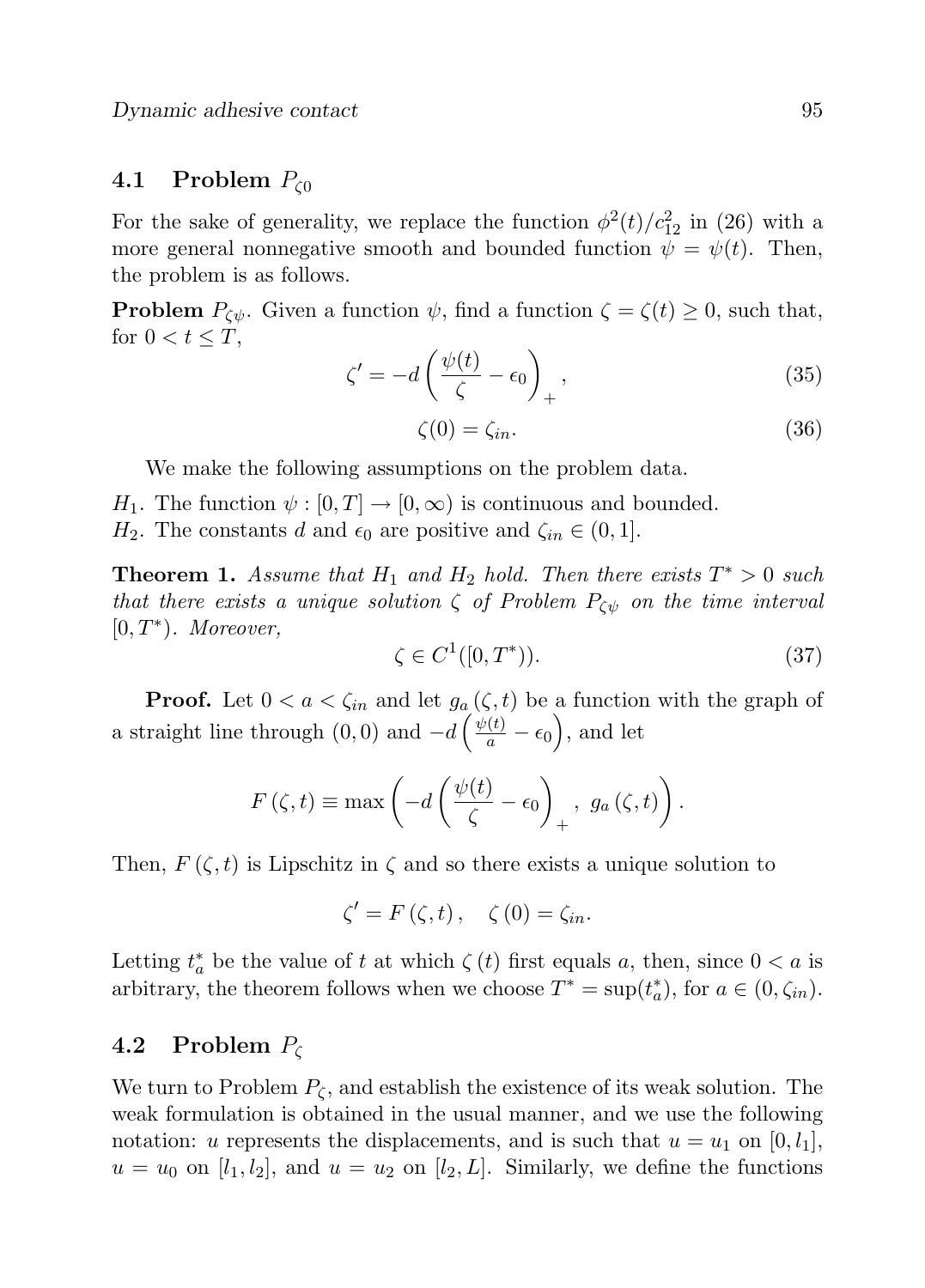$\rho(x)$  and  $c(x)$  as  $\rho = \rho_1$ ,  $c = E_1$  on [0, l<sub>1</sub>],  $\rho = \rho_0$ ,  $c = E_0$  on [l<sub>1</sub>, l<sub>2</sub>], and  $\rho = \rho_2, c = E_2$  on  $[l_2, L]$ . Finally, for the sake of generality we add a viscosity term in (1) and (3), and let the viscosity  $\nu(x)$  be defined in the same way. We also extend the definition of the unknown function  $\zeta$  as 1 outside of the interval  $[l_1, l_2]$ , and replace c with  $c\zeta$  in (1)–(3).

We now multiply equations (1)–(3) by a test function  $\varphi$ , integrate by parts and use the boundary conditions to obtain the following weak formulation for u, for a.a.  $t \in (0, T)$ ,

$$
\int_0^L \rho(x)u_{tt}(x,t)\varphi(x) dx + \int_0^L c(x)\zeta(x,t)u_x(x,t)\varphi_{x}(x) dx
$$

$$
+ \int_0^L \nu(x)\zeta(x,t)u_{xt}(x,t)\varphi_{x}(x) dx = \int_0^L \rho(x)f_B(x,t)\varphi(x) dx.
$$

Similarly, using  $\theta$  as a test function, we obtain from (12),

$$
\int_{l_1}^{l_2} \zeta_t(x,t)\theta(x) dx + \kappa \int_{l_1}^{l_2} \zeta_x(x,t)\theta_x(x) dx
$$
  
\n
$$
\geq -d \int_{l_1}^{l_2} (\zeta(x,t)u_x^2(x,t) - \epsilon_0)_+ \theta(x) dx.
$$

Actually, as explained below, we can eliminate the subgradient term because the source term for damage is sufficient to keep the damage parameter in the interval of interest.

We regard the adhesive and the two rods as a single continuum, as described above, but damage is assumed to affect only the adhesive.

To proceed with the analysis we need the following spaces.

$$
V \equiv H_0^1(0, L) \,, \quad H \equiv L^2(0, L) \,,
$$

and

$$
\mathcal{V} \equiv \mathcal{L}^2(0,T;V) \,, \quad \mathcal{H} \equiv \mathcal{L}^2(0,T;H) \,.
$$

We use on V and V the (equivalent) norms

$$
||w||_V^2 = \int_0^L w_x^2 ds, \qquad ||w||_V^2 = \int_0^T \int_0^L w_x^2 ds dt.
$$

We need to introduce a truncation to preserve the coercivity of the problem, which becomes noncoercive in the limit  $\zeta \to 0$ . To that end we let  $\eta$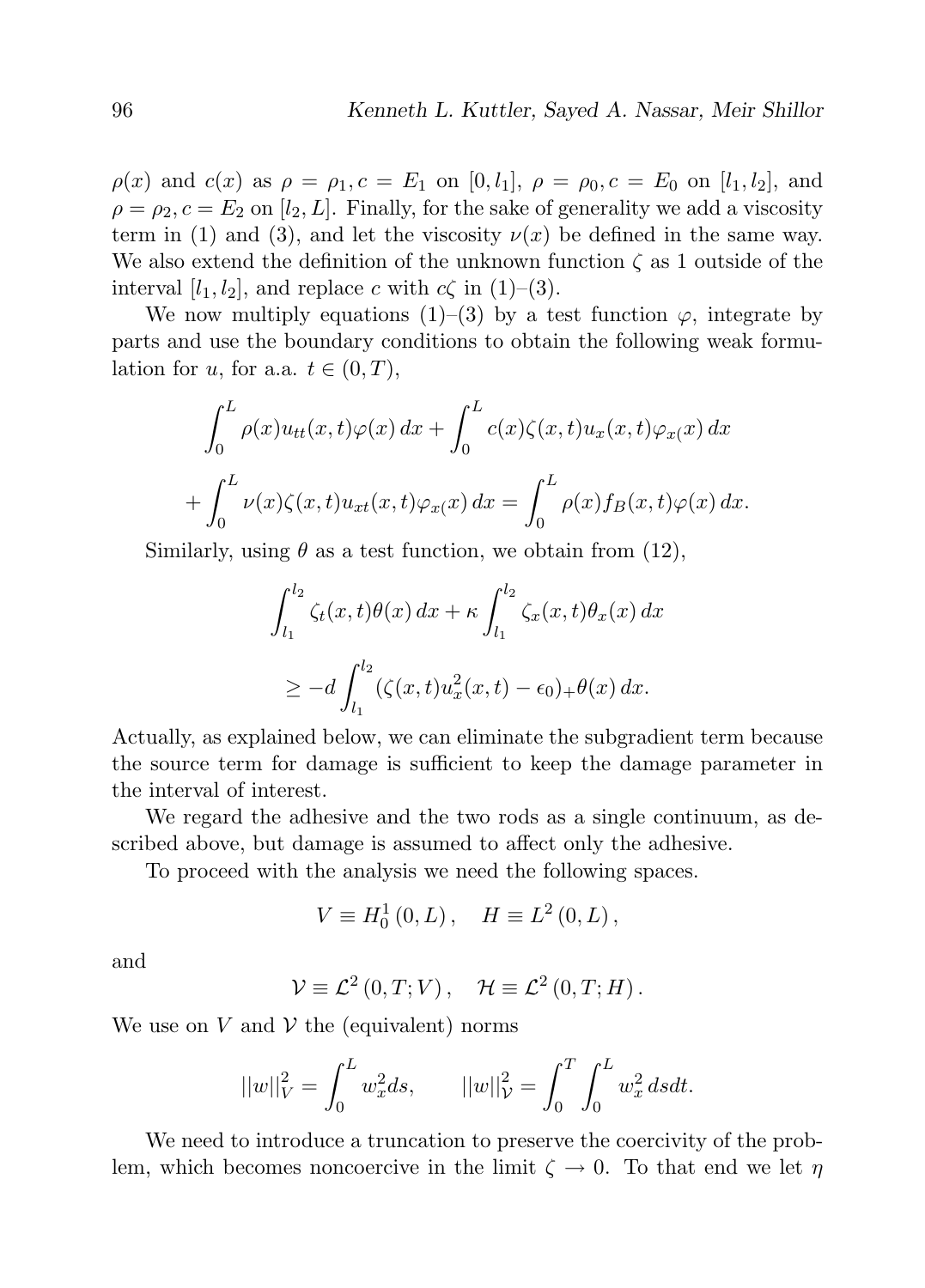be a truncation function, assumed to be smooth and nondecreasing with the following properties:

$$
\eta(r) \le 2 \text{ if } r \ge 1, \quad \eta(r) = \delta \text{ if } r < \delta, \quad \eta(r) = r \text{ if } r \in (2\delta, 1],
$$

where  $\delta$  is assumed to be very small, in particular,  $\delta \ll \epsilon_0$ . We note that these problems, typically, possess only local solutions, so this is not a serious restriction. Moreover, we show below that *n* is not active (i.e.,  $n(\zeta) = \zeta$ ) on some interval of time.

Now, we define the operator  $A: V \to V'$  as follows: for  $\zeta$  in H let

$$
\langle A(\zeta, u), v \rangle \equiv \int_0^L c(x) \, \eta(\zeta(x)) \, u_x(x) \, v_x(x) \, dx.
$$

We note that  $c(x)$  is discontinuous, and bounded away from zero, as it takes the values  $E_1, E_0, E_2$  in the different intervals. We also assume that

$$
\phi \in C^{2}([0,T])\,.
$$

To obtain homogeneous boundary conditions at  $x = 0, x = L$  we define a new variable  $w(x,t) = u(x,t) - \phi(t) (1 - x/L)$  and obtain a similar equation for w involving only a change in  $f_B(x, t)$ , but with w satisfying zero boundary conditions at  $x = 0$  and  $x = L$ . Therefore, we assume at the outset that  $\phi(t) = 0$  to make the presentation simpler. To slightly simplify the presentation we also assume that the density  $\rho(x)$  is a constant, rescaled as  $\rho = 1$ . In addition, we let

$$
v(t) \equiv u'(t)
$$
,  $v(t) \in V$ ,  $u(t) \equiv u_0 + \int_0^t v(s) ds$ .

The truncated problem is as follows. Find  $v \in V$  such that,

$$
v' + A(\zeta, v) + A(\zeta, u) = f,\tag{38}
$$

$$
v(0) = v_0, \tag{39}
$$

$$
u(t) \equiv u_0 + \int_0^t v(s) \, ds, \ u_0 \in V. \tag{40}
$$

Here f is a body force, assumed in  $H$ . The problem for the damage is to find  $\zeta \in W^{1,2}((0,L) \times (0,T))$  such that,

$$
\zeta' - \Delta \zeta = -d \left( \eta \left( \zeta \right) \mathcal{X}_{\left[ l_1, l_2 \right]} Q_M \left( u_x \right) - \varepsilon_0 \right)_+, \tag{41}
$$

$$
\zeta(0) = \zeta_0 \in H^1(0, L), \quad \zeta_0(x) \in (3\delta, 1]. \tag{42}
$$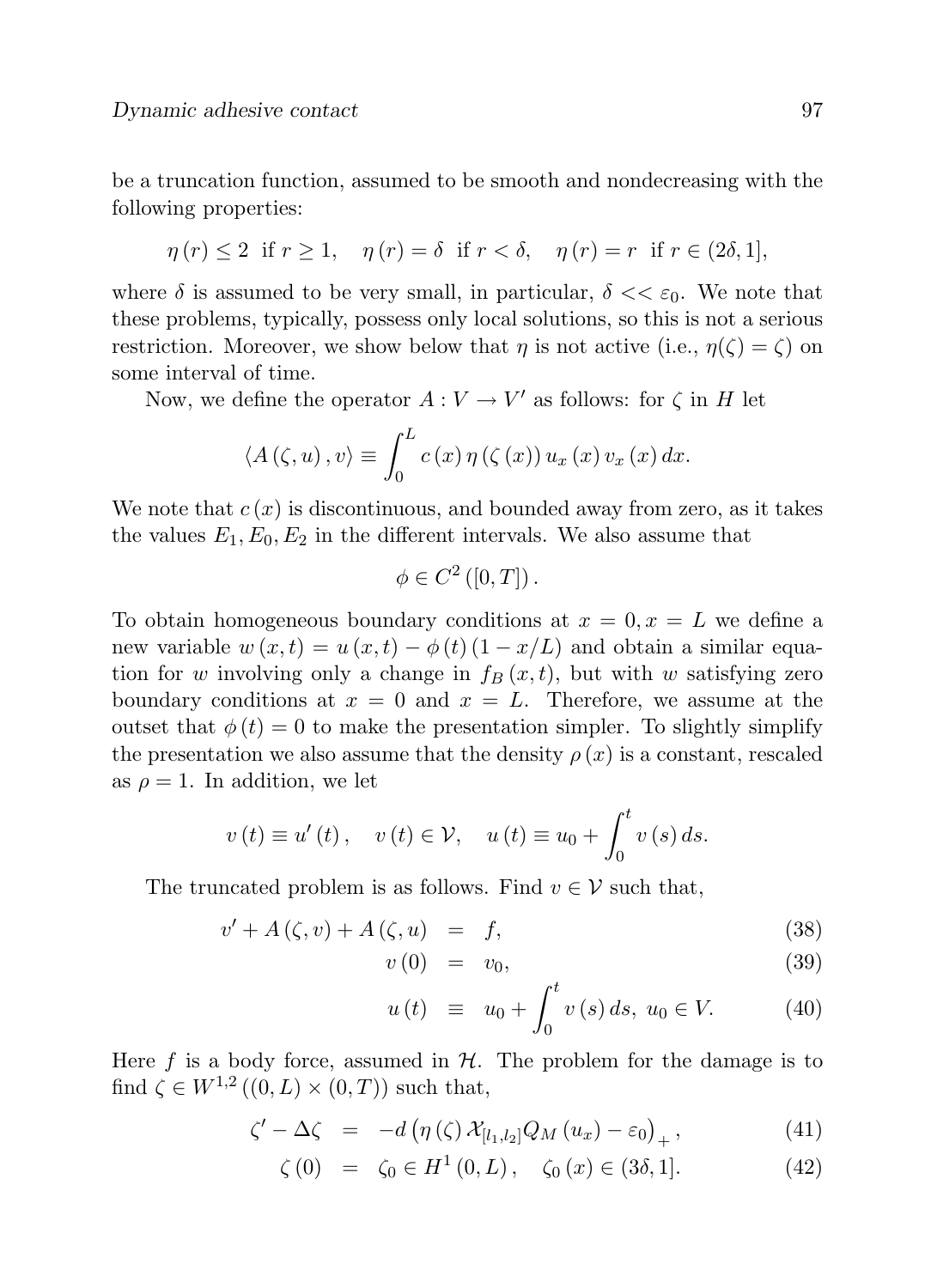We let  $\zeta_0(x) = 1$  for  $x \notin [l_1, l_2]$ . This forces the extension of  $\zeta$  to the rest of [0, L] to equal 1. Then, the requirement  $\zeta \in H^1(0,L)$  guarantees that  $\zeta = 1$  at the end points  $x = l_1, l_2$ , so damage is happening in the interior of this interval but not at the ends. Also, we obtain the natural boundary conditions  $\zeta_x = 0$  at the endpoints of the adhesion interval.

Moreover,  $Q_M(r)$  is a truncation of  $u_x$ , making it easier to obtain some of the estimates below. It is a bounded Lipschitz continuous function which equals  $r^2$  whenever  $|r| < M$ , say

$$
Q_M \in C^1(R), \qquad 0 \le Q(r) \le M^2. \tag{43}
$$

The characteristic function  $\mathcal{X}_{[l_1,l_2]}$  of the middle interval is used to guarantee that the damage process is taking place only in the glue layer.

We show below that on a suitable interval the truncation is inactive but, to begin with, it is convenient to include it. The source term for damage in (41) is such that together with the assumptions on  $\zeta_0$ , it implies that  $\zeta(x,t) \in (\delta,1]$  a.e. x for all t. It is a consequence of maximum principle arguments and a proof can be found in [13].

We begin with the study of the mechanical part of the problem.

**Lemma 1.** Let  $\zeta \in \mathcal{H}$ . Then there exists a unique solution to (38) – (40). Also, if  $v_{\zeta}$  is the solution corresponding to  $\zeta$  then the map  $\zeta \to v_{\zeta}$  is continuous from  $H$  to  $V$ .

**Proof.** We consider the existence part first. It follows from standard theorems in Lions, [19], that there exists a unique solution  $v_u$  to (38) for each  $u \in \mathcal{V}$ . Also, the operator  $Av(t) \equiv A(\zeta(t), v(t))$  is monotone, hemicontinuous, bounded, and coercive as a map from  $V$  to  $V'$ , so the the main existence theorem in [16] is applicable. Consider now the map  $\Psi : \mathcal{V} \to \mathcal{V}$ , given by

$$
\Psi(u(t)) \equiv u_0 + \int_0^t v_u(s) \, ds.
$$

Then,

$$
\Psi(u(t)) - \Psi(w(t)) = \int_0^t (v_u(s) - v_w(s)) ds.
$$

Next, simple manipulations, using (38), yield

$$
\frac{1}{2}||v_u(t) - v_w(t)||_H^2 + \frac{\delta}{2}a \int_0^t ||v_u - v_w||_V^2 ds \le C_\delta \int_0^t ||w - u||_V^2 ds.
$$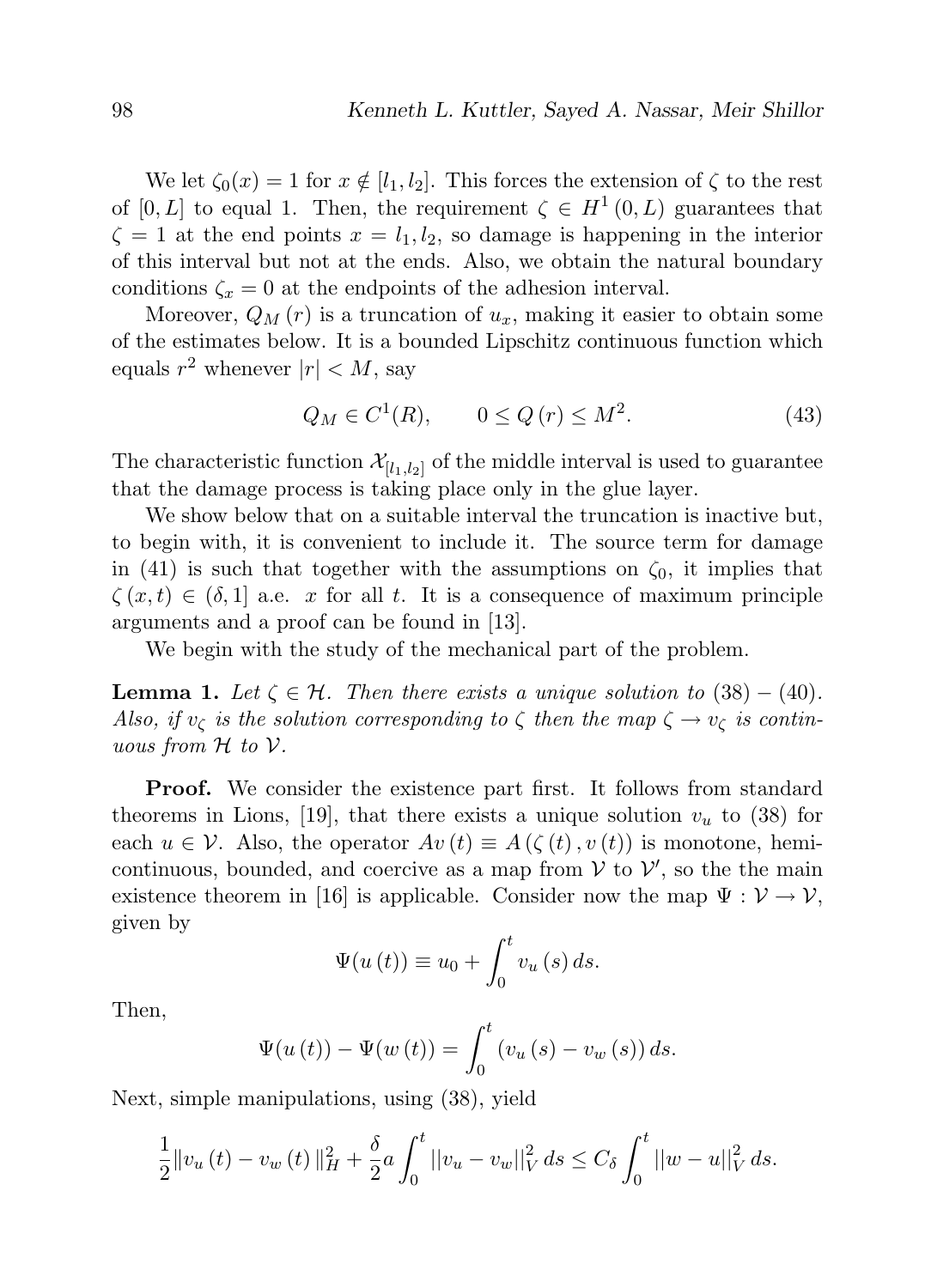#### It follows that

$$
\|\Psi(u(t)) - \Psi(w(t))\|_{V}^{2} \leq C_{T} \int_{0}^{t} ||v_{u}(s) - v_{w}(s)||_{V}^{2} ds
$$
  

$$
\leq C_{T} C_{\delta} \int_{0}^{t} ||u(s) - w(s)||_{V}^{2} ds,
$$

and this implies that a large enough power of  $\Psi$  is a contraction mapping on V, so there exists a unique solution  $(v, u)$  to  $(38)–(40)$ .

Let  $(v, u)$  be a solution of this initial value problem. Then, it follows from the equation that

$$
\frac{1}{2}||v(t)||_H^2 + \frac{\delta}{2}a \int_0^t ||v||_V^2 ds
$$
  
\n
$$
\leq \frac{1}{2}||v_0||_H^2 + C_\delta \int_0^t ||u||_V^2 ds + C(f) + \int_0^t ||v||_H^2 ds
$$
  
\n
$$
\leq C_{\delta T} \int_0^t \int_0^s ||v||^2 dr ds + C(f, ||u_0||_V) + \int_0^t ||v||_H^2 ds.
$$

Here and below, we denote by  $C = C(\cdots)$  a constant that depends only on the argument and the problem constants. It follows from Gronwall's inequality that there exists a constant, depending on the indicated quantities, such that

$$
||v(t)||_{H}^{2} + \int_{0}^{t} ||v||_{V}^{2} ds \le C \left( |v_{0}|_{H}^{2}, f, ||u_{0}||_{V}, \delta \right).
$$
 (44)

Next, we show the continuous dependence of the solution  $(v, u)$  on  $\zeta$ . Let  $v_i$  correspond to  $\zeta_i$ ,  $i = 1, 2$ . Then, from the initial value problem  $(38)$ – $(40)$ , together with routine manipulations, we obtain

$$
\frac{1}{2}||v_1(t) - v_2(t)||_H^2 + \frac{\delta}{2}a \int_0^t ||v_1(s) - v_2(s)||_V^2 ds
$$
\n
$$
\leq C_\delta \int_0^t \int_{\Omega} |\eta(\zeta_1) - \eta(\zeta_2)|^2 |v_{1x}|^2 dx ds
$$
\n
$$
+ C_\delta \int_0^t \int_{\Omega} |\eta(\zeta_1) - \eta(\zeta_2)|^2 |u_{1x}|^2 dx ds. \tag{45}
$$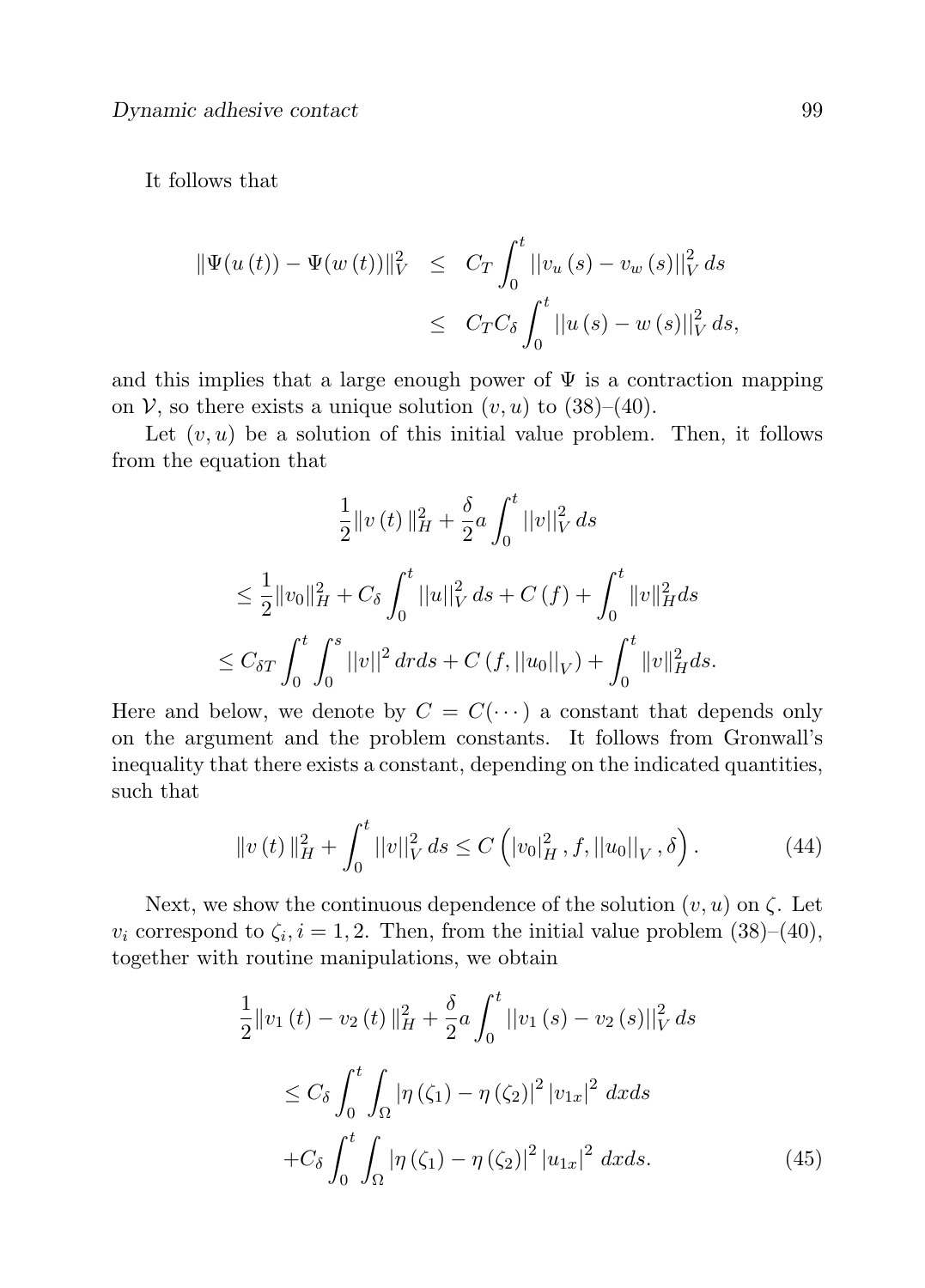Assume that the map  $\zeta \to v_{\zeta}$  is not continuous. Then, there exists  $\zeta \in \mathcal{H}$ and a sequence  $\{\zeta_n\}$  such that  $\zeta_n \to \zeta$  pointwise, as well as in  $\mathcal{H}$ , but for some  $\varepsilon > 0$ ,

$$
\int_0^T \left| \left| v_n \left( s \right) - v \left( s \right) \right| \right|_V^2 ds \ge \varepsilon,
$$

where v is the solution of (38)–(40) that corresponds to  $\zeta$  and  $v_n$  corresponds to  $\zeta_n$ . Now, let  $t = T$  and  $v_2 = v_n, v_1 = v$  in (45). Since  $\eta$  is a bounded function, the dominated convergence theorem applies and the right-hand side of (45) converges to zero, which is a contradiction. This proves the lemma.

The next two theorems are used below, and can be found in Lions [19] and Simon [24], respectively.

**Theorem 2.** Assume  $p \geq 1, q > 1$ , and  $W \subseteq U \subseteq Y$ , where the inclusion map  $W \to U$  is compact and the inclusion map  $U \to Y$  is continuous. Let

$$
S_R = \{ \mathbf{u} \in L^p(0,T;W) : \mathbf{u}' \in L^q(0,T;Y), ||\mathbf{u}||_{L^p(0,T;W)} + ||\mathbf{u}'||_{L^q(0,T;Y)} < R \}.
$$

Then  $S_R$  is precompact in  $L^p(0,T;U)$ .

**Theorem 3.** Let  $W, U$ , and Y be as in Theorem 2,  $q > 1$ , and let

$$
S_{RT} = \{ \mathbf{u} : ||\mathbf{u}(t)||_W + ||\mathbf{u}'||_{L^q(0,T;Y)} \le R, \quad t \in [0,T] \}.
$$

Then  $S_{RT}$  is precompact in  $C(0, T; U)$ .

We now consider the question of existence for a solution  $(v, \zeta)$  of (38) –(42). To that end let  $\zeta \in \mathcal{H}$  be given. Then, let  $(v_{\zeta}, u_{\zeta})$  denote the unique solution of problem (38)–(40). Using  $\zeta$  and  $u_{\zeta}$  in the right side of  $(41)$  and  $(42)$ , it follows from a well known results of Brezis  $([5])$ , see also Showalter ([23]), since the differential operator  $-\Delta$  is a subgradient of a proper lower semicontinuous functional, that there exists a unique function  $\xi \in L^2(0,T;H^2(0,L)), \xi' \in \mathcal{H}, \zeta_x = 0$  at  $x = 0$  and L, which satisfies (41) and (42). Let  $\Phi(\zeta) \equiv \xi$ . Thus, this  $\Phi$  is a map from  $\mathcal H$  to  $\mathcal H$ . It was shown in Lemma 1 that the map  $\zeta \to v_{\zeta}$  is continuous from  $\mathcal H$  to  $\mathcal V$ . From the definition of  $u_{\zeta}$  as an integral of  $v_{\zeta}$  given in (40), it follows that  $\zeta \to u_{\zeta}$ is continuous from H to  $C([0,T];V)$ . Therefore, since all the truncation functions in the source term for damage in (41) are bounded and Lipschitz continuous, it follows from simple manipulations, such as those above, that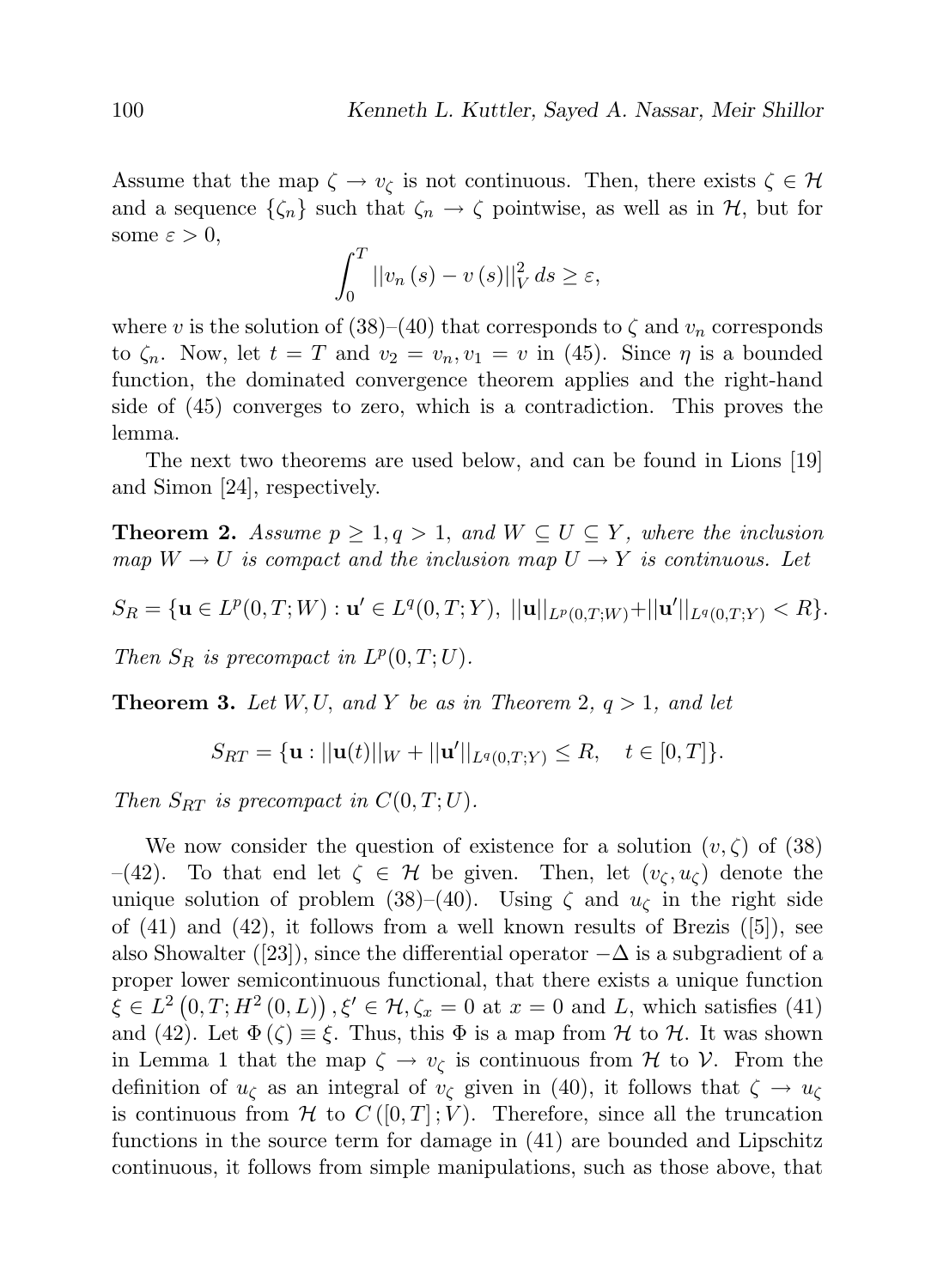$\zeta \to \Phi(\zeta)$  is continuous as a map from H to H. In fact, more can be said, but this is enough for our purposes. We note the fact that  $\Phi$  is not only continuous, but maps  $\mathcal H$  into a compact subset of  $\mathcal H$ . This follows from Theorem 2 and the following interesting lemma which is stated in more generality than needed here.

**Lemma 2.** Assume that the boundary of  $\Omega$  is in  $C^{1,1}$ . Let  $y, y' \in L^2(0,T;$  $L^{2}(\Omega)$ ,  $y(0) = y_0 \in H^{1}(\Omega)$ , assume also that  $y \in L^{2}(0,T;H^{2}(\Omega))$  and it satisfies  $\partial y/\partial n = 0$  on  $\partial \Omega$ . Then,

$$
\int_0^t (y', -\Delta y)_{L^2(\Omega)} ds = \frac{1}{2} || \nabla y(t) ||^2_{L^2(\Omega)^d} - \frac{1}{2} || \nabla y_0 ||^2_{L^2(\Omega)^d}.
$$

**Proof.** Let  $Ly \equiv -\Delta y$ , where  $y \in D(L)$  is given by

$$
\left\{y \in L^{2}\left(0, T ; L^{2}\left(\Omega\right)\right) ; \Delta y \in L^{2}\left(0, T ; L^{2}\left(\Omega\right)\right), \ \partial y / \partial n = 0 \text{ on } \partial\Omega\right\}.
$$

Then, L is a maximal monotone operator. Also, since  $C_0^{\infty}(\Omega)$  is dense in  $L^2(\Omega)$ , it follows that  $D(L)$  is dense in  $L^2(0,T;L^2(\Omega))$ . Let

$$
y_{\varepsilon} \equiv (I + \varepsilon L)^{-1} y,
$$

for a small  $\varepsilon > 0$ . Thus,  $y'_{\varepsilon} = (I + \varepsilon L)^{-1} y' \in D(L)$  and it is routine to verify that

$$
\int_0^t \left(y'_{\varepsilon}, \left(-\Delta y_{\varepsilon}\right)\right)_{L^2(\Omega)} ds = \frac{1}{2} \|\nabla y_{\varepsilon}\left(t\right)\|_{L^2(\Omega)^d}^2 - \frac{1}{2} \|\nabla y_{\varepsilon}\left(0\right)\|_{L^2(\Omega)^d}^2.
$$

Moreover, since  $D(L)$  is dense in  $L^2(0,T;L^2(\Omega))$ , it follows from standard results on maximal monotone operators (see, e.g., [5]) that, as  $\varepsilon \to 0$ ,

$$
-\Delta y_{\varepsilon} = Ly_{\varepsilon} = L(I + \varepsilon L)^{-1} y = (I + \varepsilon L)^{-1} Ly \to Ly = -\Delta y,
$$
  

$$
(I + \varepsilon L)^{-1} y' = y'_{\varepsilon} \to y' \text{ in } L^{2}(0, T; L^{2}(\Omega)).
$$

In addition,

$$
\nabla y_{\varepsilon} = \nabla (I + \varepsilon L)^{-1} y = (I + \varepsilon L)^{-1} \nabla y \to \nabla y,
$$
  
\n
$$
\nabla y_{\varepsilon}(0) = \nabla (I + \varepsilon L)^{-1} y_0 = (I + \varepsilon L)^{-1} \nabla y_0 \to \nabla y_0,
$$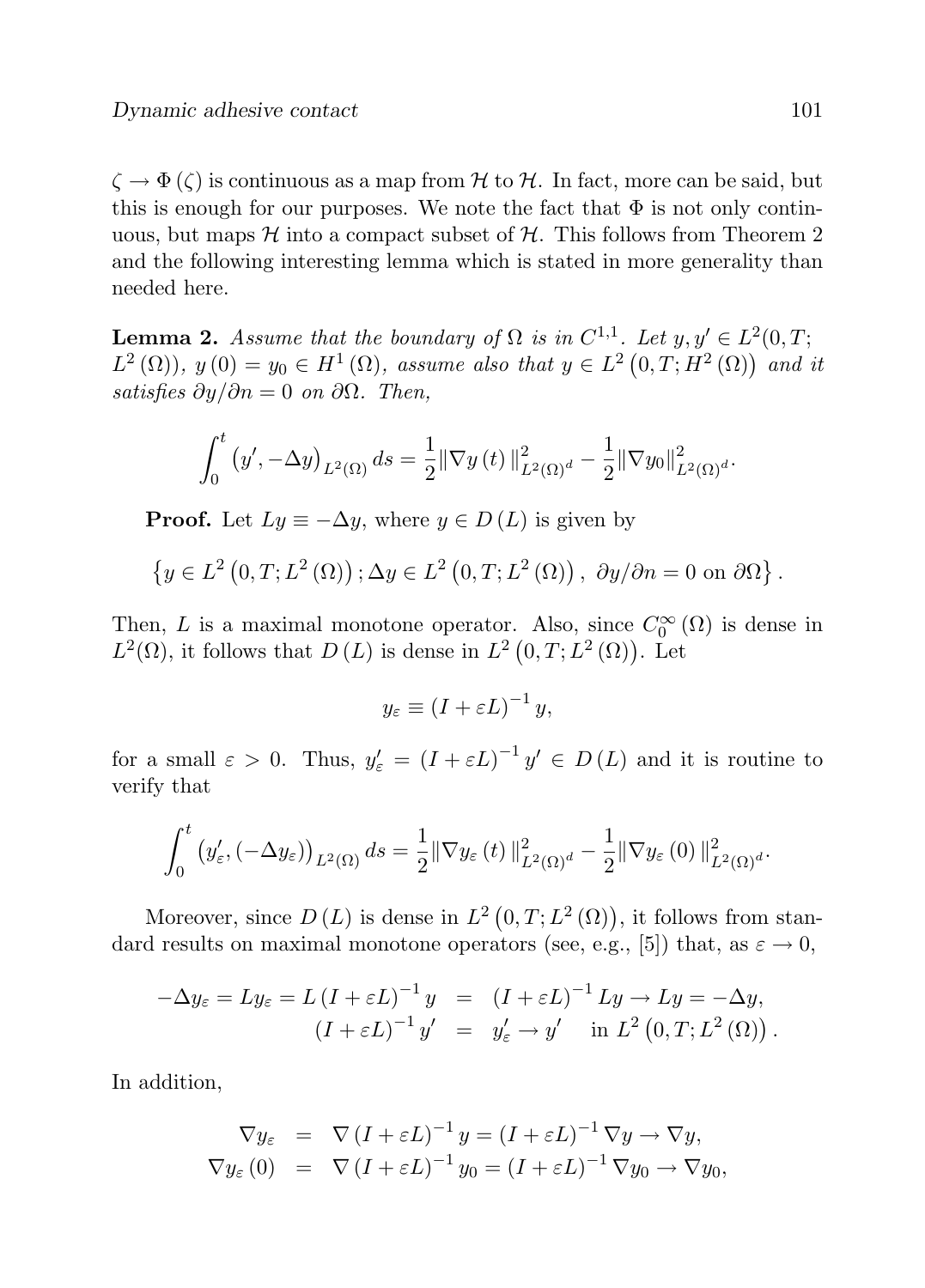and by using subsequences, if necessary, all these convergence results take place for a.a.  $t$ . Therefore, for a.a.  $t$ ,

$$
\frac{1}{2} \|\nabla y(t)\|_{L^2(\Omega)^d}^2 - \frac{1}{2} \|\nabla y_0\|_{L^2(\Omega)^d}^2
$$
\n
$$
= \lim_{\varepsilon \to 0} \frac{1}{2} \|\nabla y_\varepsilon(t)\|_{L^2(\Omega)^d}^2 - \frac{1}{2} \|\nabla y_\varepsilon(0)\|_{L^2(\Omega)^d}^2
$$
\n
$$
= \lim_{\varepsilon \to 0} \int_0^t \left(y'_\varepsilon, -\Delta y_\varepsilon\right)_{L^2(\Omega)} ds = \int_0^t \left(y', -\Delta y\right)_{L^2(\Omega)} ds.
$$

Now, using the fact the source term for damage in (41) is bounded independently of  $\zeta$  and  $u_x$ , it follows from the lemma that

$$
\frac{1}{2} \|\zeta_x(t)\|_H^2 + \frac{1}{2} \int_0^t \|\Delta \zeta(s)\|_H^2 ds \leq \frac{1}{2} \|\zeta_{0x}\|_H^2 + C(M).
$$

This estimate, along with (41), shows that  $\zeta'$  is bounded in  $\mathcal{H}$ . Thus, we obtain an estimate of the form,

$$
\|\zeta'\|_{\mathcal{H}}^2 + \frac{1}{2}\|\zeta_x\left(t\right)\|_{H}^2 + \frac{1}{2}\int_0^t \|\Delta\zeta\left(s\right)\|_{H}^2 ds \leq \frac{1}{2}\|\nabla\zeta_0\|_{H}^2 + C\left(M\right).
$$

Using now Theorem 3, it follows that the image  $\Phi(\mathcal{H})$  belongs to a compact subset of  $C([0, T]; U) \subseteq \mathcal{H}$ , where  $U \equiv H^{\alpha}(0, L)$ , and  $\alpha < 1$  is large enough so that the embedding of U into  $C([0, L])$  is compact. We conclude by the Schauder fixed point theorem that there exists a fixed point of  $\Phi$  in  $C([0,T];U)$ . This proves the existence part of the following theorem, which is one of the the main results in this work.

**Theorem 4.** There exists a unique solution  $(v, u, \zeta)$  to problem (38)–(42) and it satisfies:

$$
v \in \mathcal{V}, \quad u \in C([0, T]; V), \quad v' \in \mathcal{V}',
$$

$$
\zeta' \in \mathcal{H}, \ \zeta \in L^{\infty}\left(0, T; H^{1}\left(0, L\right)\right) \cap L^{2}\left(0, T; H^{2}\left(0, L\right)\right) \cap C\left(\left[0, T\right]; U\right).
$$

For each  $t \in [0, T]$ 

$$
\zeta(x,t) \in [\delta,1] \quad a.e. \ x.
$$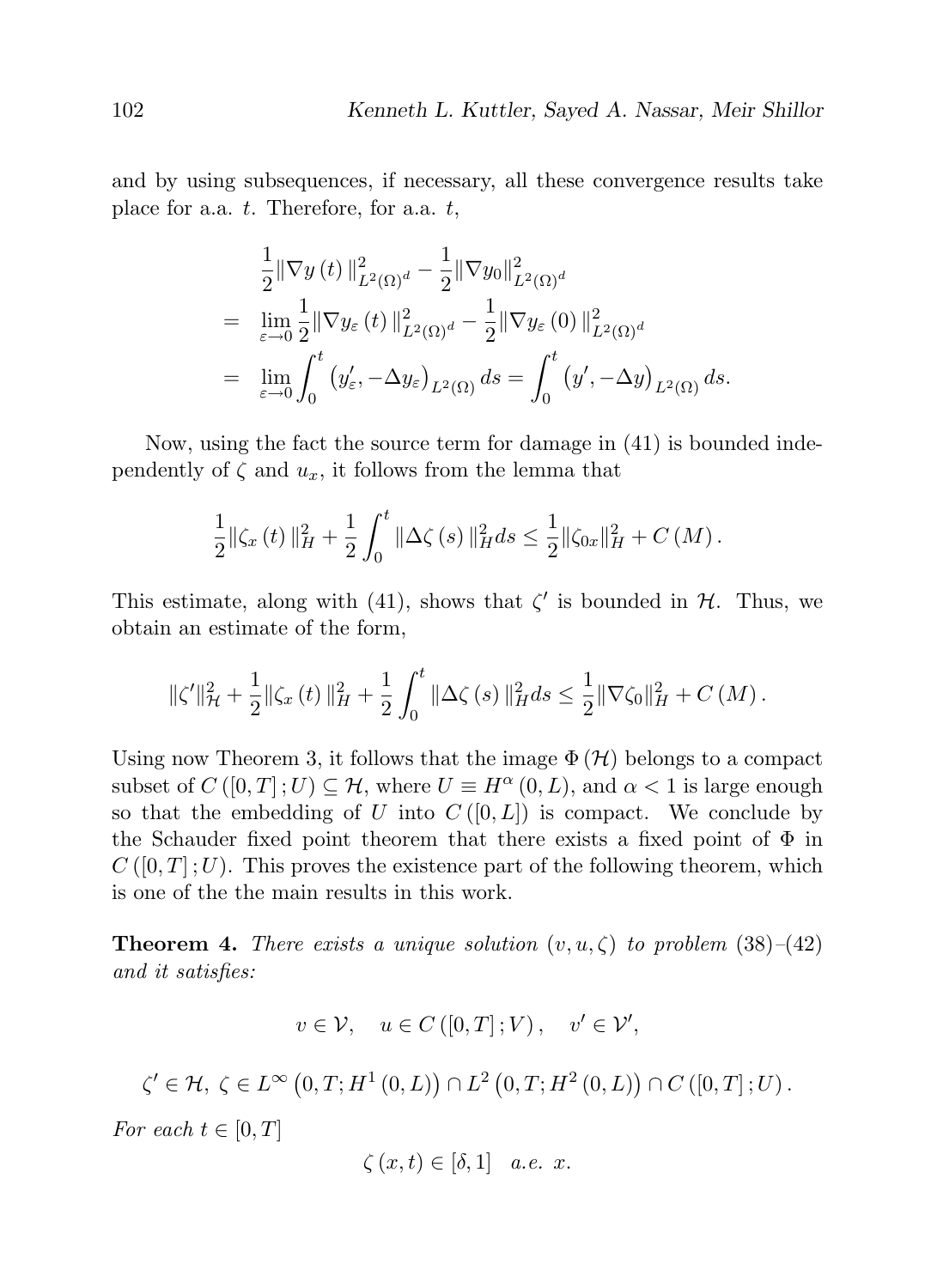Proof. It only remains to verify the uniqueness of the solution. Suppose that  $(v_i, u_i, \zeta_i)$ , for  $i = 1, 2$ , are two solutions. We find from (38), using simple manipulations involving the relation between  $u$  and  $v$ , that

$$
\frac{1}{2}||v_1(t) - v_2(t)||_H^2 + \frac{\delta}{2} \int_0^t ||v_1(s) - v_2(s)||_V^2 ds
$$
  

$$
\leq K_\delta \int_0^t ||\zeta_1(s) - \zeta_2(s)||_{L^\infty(0,L)}^2 \left(||v_1(s)||_V^2 + 1\right) ds.
$$
 (46)

Now, using Lemma 2 again to the difference between the equations solved by  $\zeta_i$ , we obtain

$$
\frac{1}{2} \|\zeta_{1x}(t) - \zeta_{2x}(t)\|_{H}^{2} + \frac{1}{2} \int_{0}^{t} \|\Delta(\zeta_{1} - \zeta_{2})\|_{H}^{2} ds
$$
  
\n
$$
\leq K(M) \int_{0}^{t} \left( \|\zeta_{1} - \zeta_{2}\|_{H}^{2} + \|u_{1x} - u_{2x}\|_{H}^{2} \right) ds.
$$

Therefore, there is a positive constant  $C$ , independent of the solutions, such that

$$
\|\zeta_{1x}(t) - \zeta_{2x}(t)\|_{H}^{2} + \int_{0}^{t} \|\zeta_{1} - \zeta_{2}\|_{H^{2}(0,L)}^{2} ds
$$
  
\n
$$
\leq C \int_{0}^{t} \left( \|\zeta_{1} - \zeta_{2}\|_{H}^{2} + \int_{0}^{s} ||v_{1} - v_{2}||_{V}^{2} dr \right) ds.
$$

Similar, but somewhat simpler, computations using (41) yield

$$
\frac{1}{2} \|\zeta_1(t) - \zeta_2(t)\|_H^2 + \frac{1}{2} \int_0^t \|\zeta_{1x} - \zeta_{2x}\|_H^2 ds
$$
  
\n
$$
\leq C \int_0^t \left( \|\zeta_1 - \zeta_2\|_H^2 + \int_0^s \|v_1 - v_2\|_V^2 dr \right) ds.
$$

Therefore,

$$
\begin{aligned} \|\zeta_1\left(t\right) - \zeta_2\left(t\right) \|^2_V + \int_0^t \|\zeta_1 - \zeta_2\|^2_{H^2(0,L)} \, ds \\ &\leq C \int_0^t \left( \|\zeta_1 - \zeta_2\|^2_H + \int_0^s \left| |v_1 - v_2| \right|^2_V dr \right) ds. \end{aligned}
$$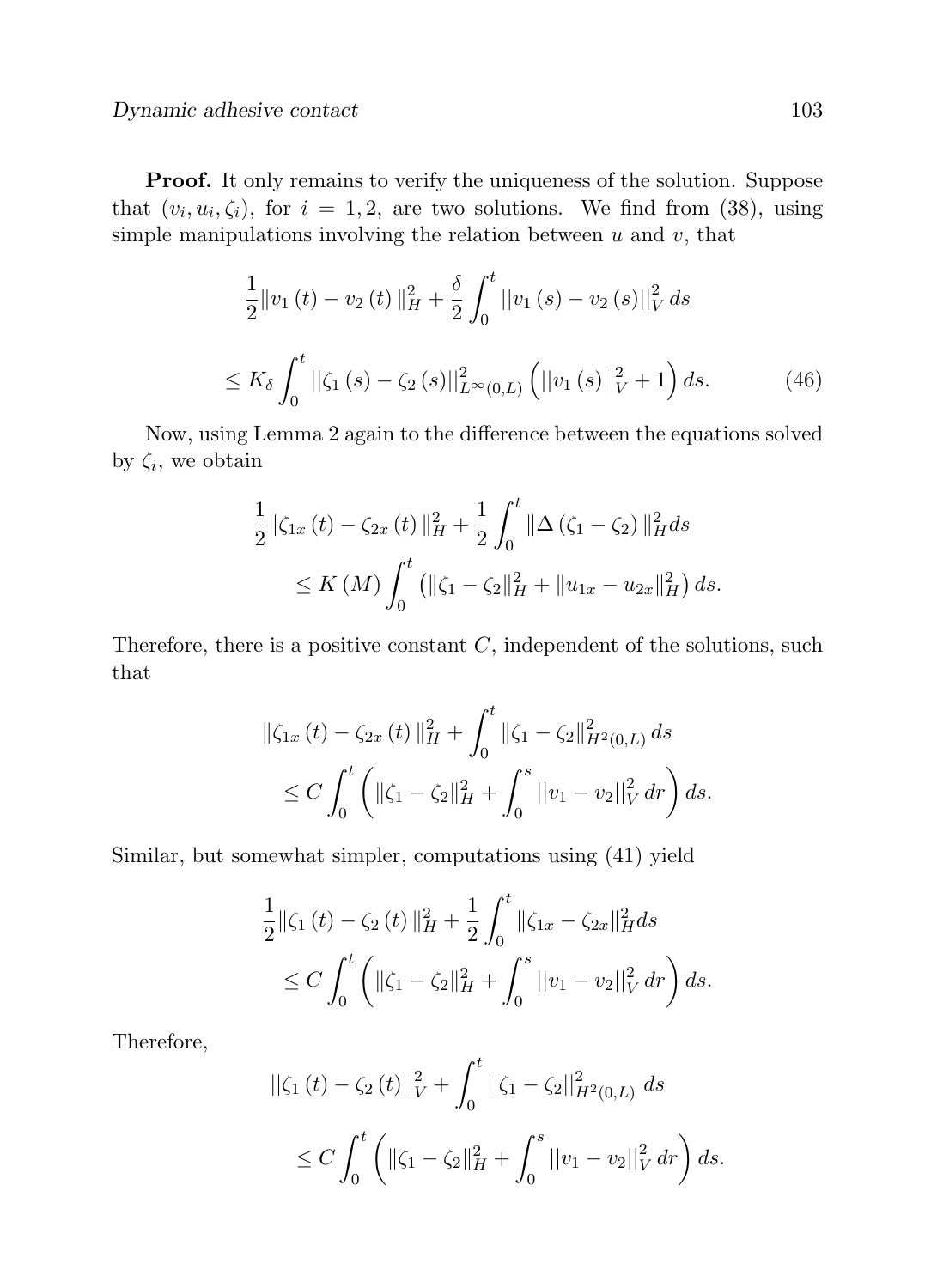We use (46) to substitute into this inequality and obtain

$$
\begin{aligned} \|\zeta_1\left(t\right) - \zeta_2\left(t\right) \|_{V}^2 + \int_0^t \|\zeta_1 - \zeta_2\|_{H^2(0,L)}^2 \, ds \\ &\leq C_\delta \int_0^t \left( \|\zeta_1\left(s\right) - \zeta_2\left(s\right) \|_{H}^2 \right) \\ &+ \int_0^s \left( \|\zeta_1\left(r\right) - \zeta_2\left(r\right) \|_{L^\infty(0,L)}^2 \left( \|v_1\left(r\right) \|_{V}^2 + 1 \right) \right) dr \right) ds \end{aligned}
$$

We let  $r < 2$  be large enough so that  $H^r$  embedds continuously into  $L^\infty$  and by the compactness of the embedding of  $H^2$  into  $H^r$ , if  $\varepsilon > 0$  we find

$$
\begin{aligned} ||\zeta_1(t) - \zeta_2(t)||_V^2 + \frac{1}{\varepsilon} \int_0^t ||\zeta_1 - \zeta_2||_{H^r(0,L)}^2 ds \\ &\le C_{\varepsilon} \int_0^t ||\zeta_1 - \zeta_2||_H^2 ds + C_{\delta} \int_0^t \left( ||\zeta_1(s) - \zeta_2(s)||_H^2 + \int_0^s \left( ||\zeta_1(r) - \zeta_2(r)||_{H^r(0,L)}^2 \left( ||v_1(r)||_V^2 + 1 \right) \right) dr \right) ds. \end{aligned}
$$

Now, choosing  $\varepsilon$  small enough,

$$
\begin{aligned} ||\zeta_1(t) - \zeta_2(t)||_V^2 + \frac{1}{2\varepsilon} \int_0^t ||\zeta_1 - \zeta_2||_{H^r(0,L)}^2 \, ds \\ &\le C \left(\delta, \varepsilon\right) \int_0^t \int_0^s \left( ||\zeta_1(r) - \zeta_2(r)||_{H^r(0,L)}^2 \left( ||v_1(r)||_V^2 + 1 \right) \right) dr ds, \end{aligned}
$$

and by Gronwall's inequality  $\zeta_1 = \zeta_2$ , which implies by Lemma 1 that  $v_1 =$  $v_2$ . This proves the theorem.

We note that the proof above implies the following corollary.

**Corollary 1.** Consider problem  $(38) - (42)$ , then there exists  $T^* > 0$  such that for  $t \in [0, T^*]$  the function  $\zeta$  in the solution provided in Theorem 4 stays within the interval  $(2\delta, 1]$  so that every occurrence of  $\eta(\zeta)$  in  $(38 - 42)$  may be replaced with  $\zeta$ .

**Proof.** It follows from the fact that  $\zeta \in C([0,T];U)$ , where U embeds continuously into  $C([0,L])$ , and  $\zeta_0$ .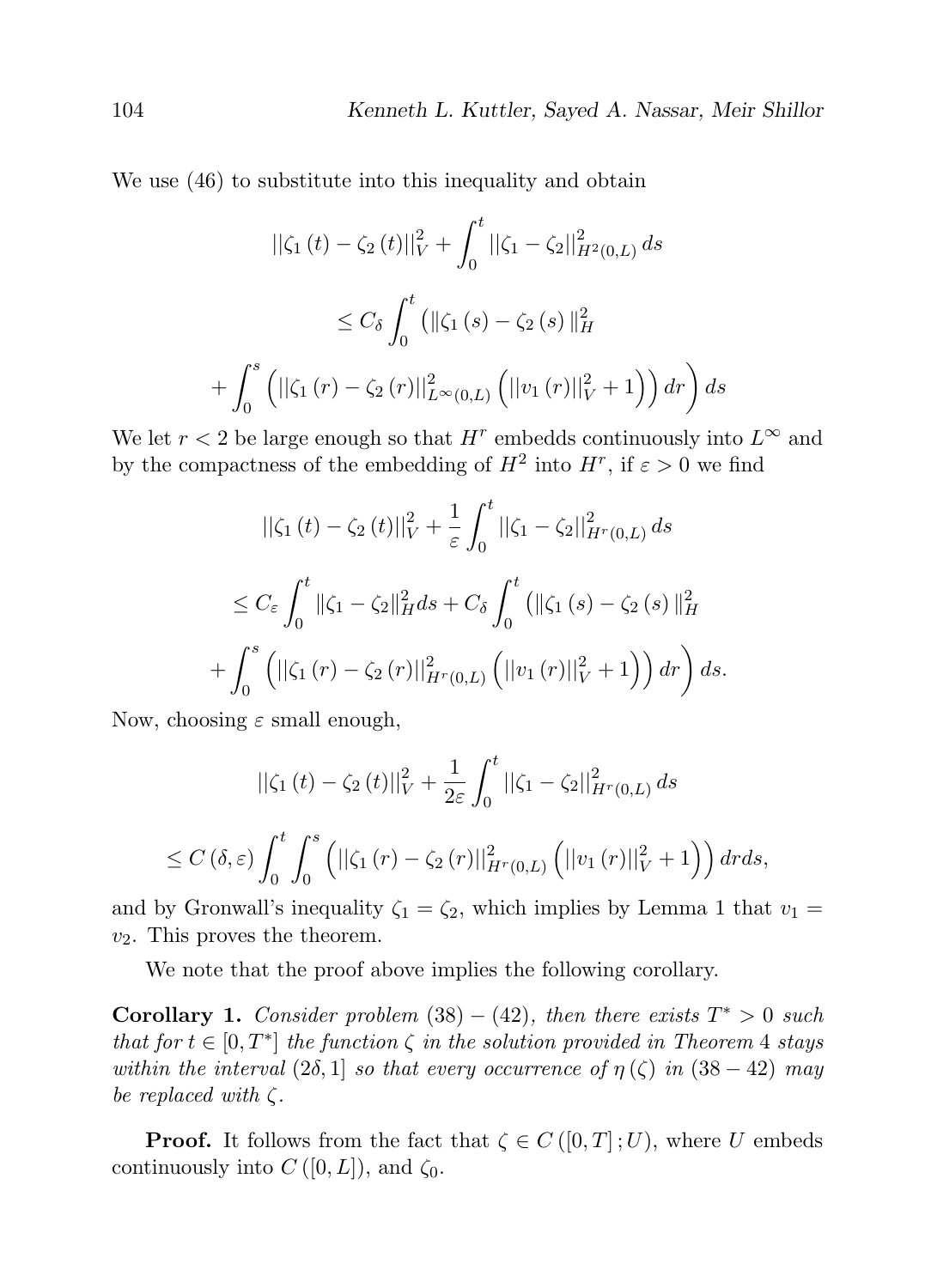## 5 Estimates on strain

In this section we remove the truncation  $Q_M$ . Since the problem is onedimensional, it suffices to obtain an estimate for u in  $L^{\infty}(0,T;H^2(0,L))$ . We make additional assumptions on the problem data to obtain such an estimate, which involves pointwise bounds on  $u_x$ .

We assume the compatibility conditions on the initial data,

$$
\Delta \zeta_0 - \left( \zeta_0 \mathcal{X}_{[l_1, l_2]} Q_M (u_{0x}) - \varepsilon_0 \right)_+ \in H^1(0, L),
$$
  

$$
(cu_{0x})_x \in H.
$$
 (47)

Let  $\xi \equiv \zeta'$  and note that the time derivative of the source term in (41),  $g(\zeta', v_x)$  is in H. Therefore, there exists a unique solution to the problem

$$
\xi' - \Delta \xi = g\left(\zeta', v_x\right),
$$
  

$$
\xi(0) = \Delta \zeta_0 - \left(\zeta_0 \mathcal{X}_{[l_1, l_2]} Q_M \left(u_{0x}\right) - \varepsilon_0\right)_+ \in H,
$$

which satisfies  $\xi' \in \mathcal{H}, \xi \in L^2(0,T;H^2(0,L))$ . Then using Lemma 2, again, we obtain, for a.a. t,

$$
\|\zeta'_x(t)\|_H^2 = \|\xi_x(t)\|_H^2 \le C(\zeta_0, \Delta\zeta_0, u_{0x}).
$$
\n(48)

Similarly, an easier estimate for  $\|\xi(t)\|_H^2$  is

$$
\xi = \zeta' \in L^{\infty}\left(0, T; H^{1}\left(0, L\right)\right). \tag{49}
$$

Also, as above, we obtain an estimate on  $||\Delta \xi||_{L^2(0,T;H^2(0,L))}$  which yields the pointwise estimate

$$
||\zeta||_{L^{\infty}(0,T;H^2(0,L))} \leq C\left(\zeta_0,\Delta\zeta_0,u_{0x}\right),
$$

which, in particular, implies that

$$
||\zeta_x||_{L^{\infty}(0,T;L^{\infty}(0,L))} \leq C\left(\zeta_0,\Delta\zeta_0,u_{0x}\right),\tag{50}
$$

since in one dimension  $H^1(0,L)$  embedds continuously into  $L^{\infty}(0,L)$ . One would need to work much harder if the problem were in a higher dimension.

We define the following time dependent family of functionals on  $H$ , which are convex, proper, and lower semicontinuous,

$$
\phi(t, u) \equiv \begin{cases} \frac{1}{2} \int_0^L c(x) \zeta(x, t) u_x^2(x) dx & \text{if } u \in V, \\ +\infty \text{ if } u \notin V \end{cases}
$$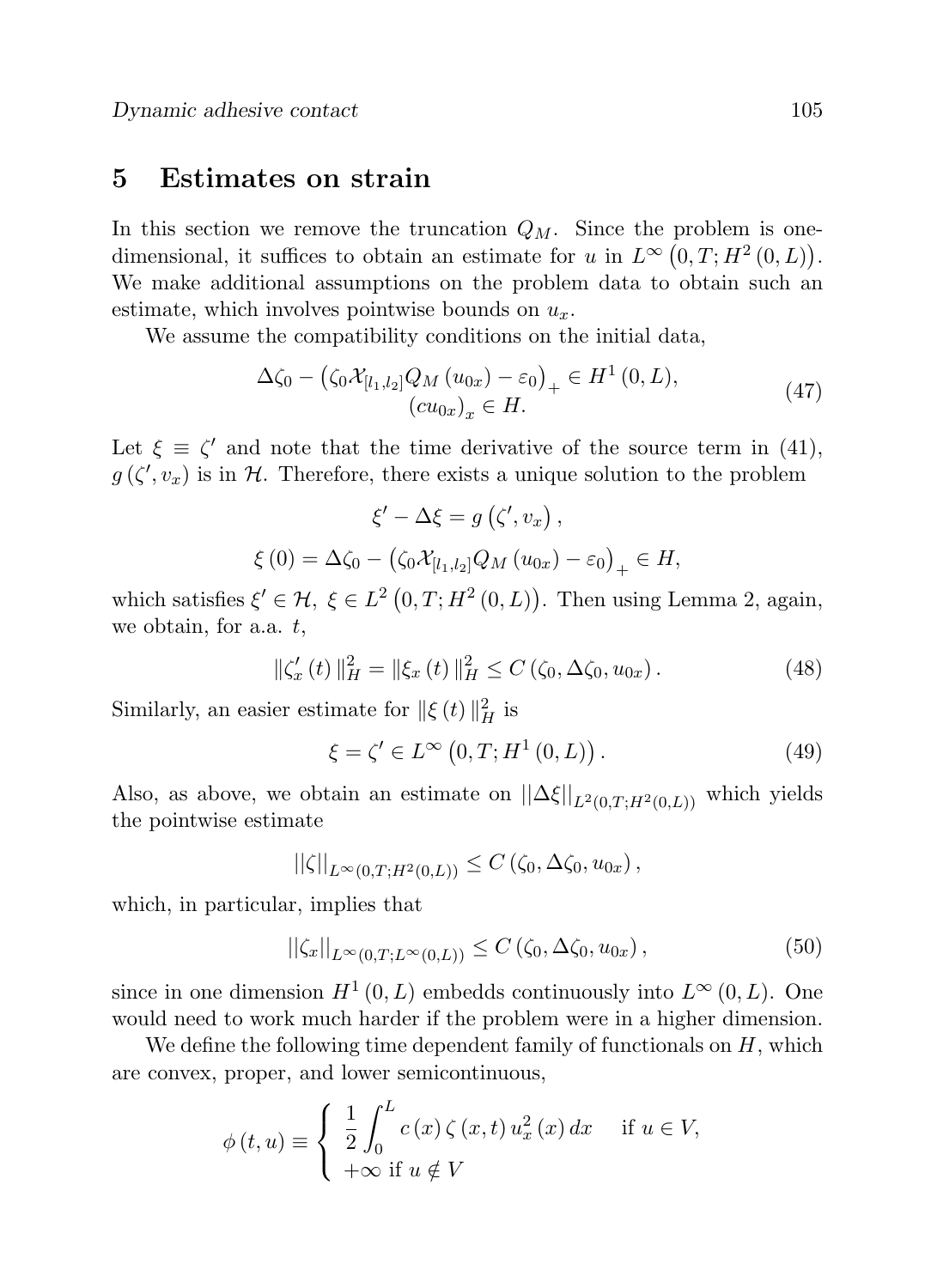Here,  $t \in [0, T]$ , and  $D(\phi(t, \cdot)) = V$  is independent of t because  $\delta \leq \zeta \leq 1$ . Also, for  $u \in V$ ,

$$
\|\phi(t, u) - \phi(s, u)\|_{H} \leq \frac{1}{2} \int_{0}^{L} c(x) |\zeta(x, t) - \zeta(s, x)| u_{x}^{2}(x) dx
$$
  

$$
\leq \frac{b}{2} ||\zeta(t) - \zeta(s)||_{L^{\infty}(0, L)} \int_{0}^{L} u_{x}^{2}(x) dx
$$
  

$$
\leq \frac{b}{2} ||\zeta(t) - \zeta(s)||_{L^{\infty}(0, L)} \phi(r, u)
$$
  

$$
\leq C\phi(r, u) \int_{s}^{t} ||\zeta'(\tau)||_{V} d\tau \leq C\phi(r, u) |t - s|,
$$
 (51)

where  $r \in [0, T]$  is arbitrary and we used (49). Also, the subgradient of  $\phi(t, \cdot)$  is given by  $\partial \phi(t, \cdot) = -(c(\cdot) \zeta(\cdot, t) u_x)_x$ , and its domain is

$$
\{u \in V : (c(\cdot) \zeta(\cdot,t) u_x)_x \in H\}.
$$

Now consider (38)–(40) in which  $\zeta$  is the solution satisfying (49), thanks to the compatibility condition (47) made on  $\zeta_0$ . We have the following.

**Lemma 3.** Assume that (47) holds and  $v_0 \in V$ . Then the solution to (38) – (40) satisfies  $v' \in \mathcal{H}$  and  $(\zeta v_x)_x \in \mathcal{H}$ .

**Proof.** Problem  $(38)–(40)$  is just an abstract form of the initial boundary value problem

$$
v_t - (c\zeta v_x)_x - (c\zeta u_x)_x = f,\t\t(52)
$$

$$
v(0,t) = v(L,t) = 0,
$$
\n(53)

$$
v(0) = v_0, \tag{54}
$$

$$
u(t) = u_0 + \int_0^t v(s) \, ds. \tag{55}
$$

The partial differential equation is of the form

$$
v_t - \zeta_x (cv_x) - \zeta (cv_x)_x - \zeta_x (cu_x) - \zeta (cu_x)_x = f,
$$

and when  $(\zeta c v_x)_x \in \mathcal{H}$ , it follows from the regularity of  $\zeta$ , established earlier, that  $(cv_x)_x \in \mathcal{H}$ . Let  $W \equiv \{v \in V : (cv_x)_x \in H\}$  and

$$
\mathcal{W} \equiv \{ v \in \mathcal{V} : (cv_x)_x \in \mathcal{H} \}
$$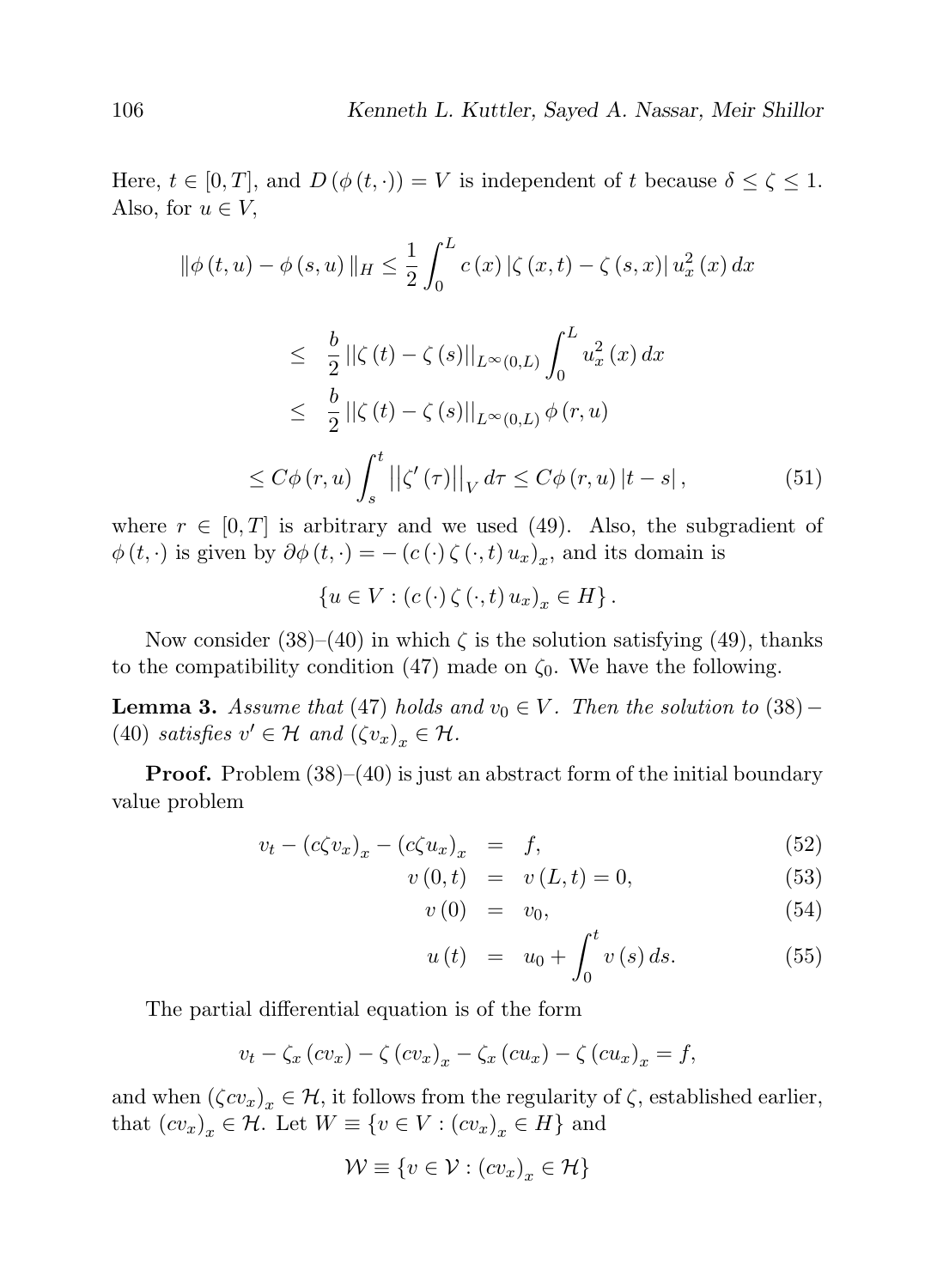with the norm  $||v||_{\mathcal{W}} \equiv ||(cv_x)_x||_{\mathcal{H}}$ .

Let  $v_1 \in \mathcal{W}$  and define  $u_1(t) \equiv u_0 + \int_0^t v_1(s) ds$ . Then, it follows from the main existence theorem in [14] that, given such  $\zeta$ , there exists a unique solution  $v$  to the problem

$$
v_t - (c\zeta v_x)_x - \zeta_x c u_{1x} - \zeta (c u_{1x})_x
$$
  
=  $v_t - \zeta_x (c v_x) - \zeta (c v_x)_x - \zeta_x c u_{1x} - \zeta (c u_{1x})_x = f,$  (56)  
 $v(0) = v_0,$ 

which satisfies  $v_t \in \mathcal{H}$  and  $(\zeta c v_x)_x \in \mathcal{H}$ . Denote this v by  $\Phi(v_1)$ . Then consider  $v_1, v_2 \in \mathcal{W}$  with the corresponding  $u_1, u_2$ . A similar argument as in Lemma 2 implies that we can multiply both sides of (56) by

$$
-\left(c\Phi(v_1)_x\right)_x - \left(-\left(c\Phi(v_2)_x\right)_x\right)
$$

and integrate by parts, eventually obtaining the estimate

$$
\frac{1}{2} \|\sqrt{c} \left(\Phi(v_1)_x(t) - \Phi(v_2)_x(t)\right) \|_{H}^2 + \frac{\delta}{2} \int_0^t \| (c\Phi(v_1)_x)_x - (c\Phi(v_2)_x)_x \|_{H}^2 ds
$$
\n
$$
\leq C \int_0^t \|c\Phi(v_1)_x(s) - c\Phi(v_2)_x(s)\|_{H}^2 ds
$$
\n
$$
+ C \int_0^t \|c u_{1x}(s) - c u_{2x}(s)\|_{H}^2 + \| (c u_{1x})_x(s) - (c u_{2x})_x(s)\|_{H}^2 ds
$$

where here and below  $C = C(\delta, \zeta_0, \Delta\zeta_0, u_{0x})$ , and we used the fact  $\zeta \geq \delta$ and the pointwise bound on  $\zeta_x$  which follows from (50). After adjusting the constants, this simplifies to

$$
\|\Phi(v_1)_x(t) - \Phi(v_2)_x(t)\|_H^2 + \int_0^t \|(c\Phi(v_1)_x)_x - (c\Phi(v_2)_x)_x\|_H^2 ds
$$
  

$$
\leq C \int_0^t \|c\Phi(v_1)_x(s) - c\Phi(v_2)_x(s)\|_H^2 ds
$$
  

$$
+ C \int_0^t \int_0^s \|(cv_{1x})_x - (cv_{2x})_x\|_H^2 dr ds.
$$

Then,

$$
\|\Phi(v_1)_x(t) - \Phi(v_2)_x(t)\|_H^2
$$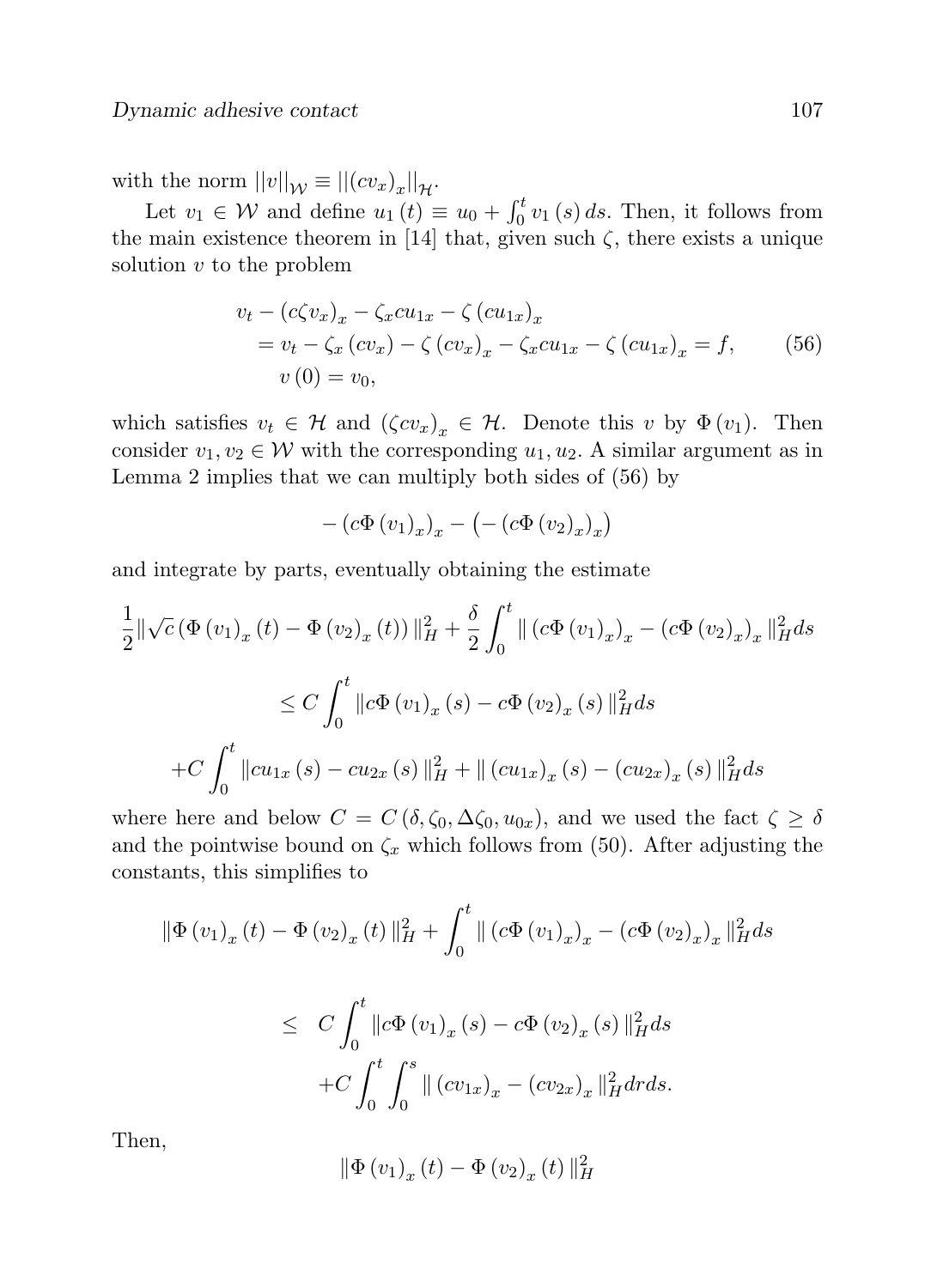$$
\leq C\left[\int_0^t \|c\Phi(v_1)_x(s) - c\Phi(v_2)_x(s)\|_H^2 ds + \int_0^t \int_0^s \|v_1 - v_2\|_W^2 dr ds\right],
$$

and by Gronwall's inequality and adjusting the constants, we obtain

$$
\|\Phi(v_1)_x(t) - \Phi(v_2)_x(t)\|_H^2 \le C \int_0^t \int_0^s ||v_1 - v_2||_W^2 dr ds.
$$

Now, integration over  $t$  yields

$$
\int_0^t ||\Phi(v_1) - \Phi(v_2)||_W^2 ds \le C \int_0^t \int_0^s ||v_1 - v_2||_W^2 dr ds,
$$

where, as above  $C = C(\delta, \zeta_0, \Delta\zeta_0, u_{0x}).$ 

This estimate shows that a high enough power of  $\Phi$  is a contraction mapping on W, so there exists a unique fixed point v for  $\Phi$ . This v is then the unique solution to  $(52)$  -  $(55)$ . However, by the uniqueness of the weak solution to  $(38)-(40)$ , it follows that v is the solution to the weak abstract problem. Also, we note that the construction yields

$$
cv_x \in L^{\infty}(0,T;H).
$$

This proves the lemma.

Now, since  $(c\zeta v_x)_x \in \mathcal{H}$ , it follows that  $c\zeta v_x \in L^2(0,T;H^1(0,L))$  and so  $c\zeta v_x \in L^2(0,T;C(\tilde[0,L])),$  therefore

$$
v_x \in L^2(0,T;L^{\infty}(0,L)),
$$

thus  $u_x \in C([0,T]; L^{\infty}(0,L))$ , hence,

$$
u_x \in C([0,T];L^{\infty}(0,L)).
$$

This is the desired estimate on the strain which allows the elimination of the truncation function  $Q_M$ , proving the following local existence theorem.

**Theorem 5.** Assume that the compatibility condition (47) holds,  $u_{0x}(x)$ M on [0, L], where M is the truncation constant of  $Q_M$  (43), and  $\zeta_0(x) \in$ (3δ, 1]. Then, there exists  $T^* > 0$  such that, for  $t \in [0, T^*)$ , the unique solution  $(v, u, \zeta)$  of  $(38) - (42)$  satisfies  $\eta(\zeta(t)) = \zeta(t)$  and

$$
Q_M(u_x(t)) \mathcal{X}_{[l_1,l_2]}(x) = u_x^2(t) \mathcal{X}_{[l_1,l_2]}(x).
$$

In addition, this solution has the following regularity,

$$
c\zeta v_x \in L^2(0, T; H^1(0, L)), \quad v' \in \mathcal{H},
$$
  

$$
\zeta \in C([0, T]; H^2(0, L)), \zeta' \in L^2(0, T; H^2(0, L)).
$$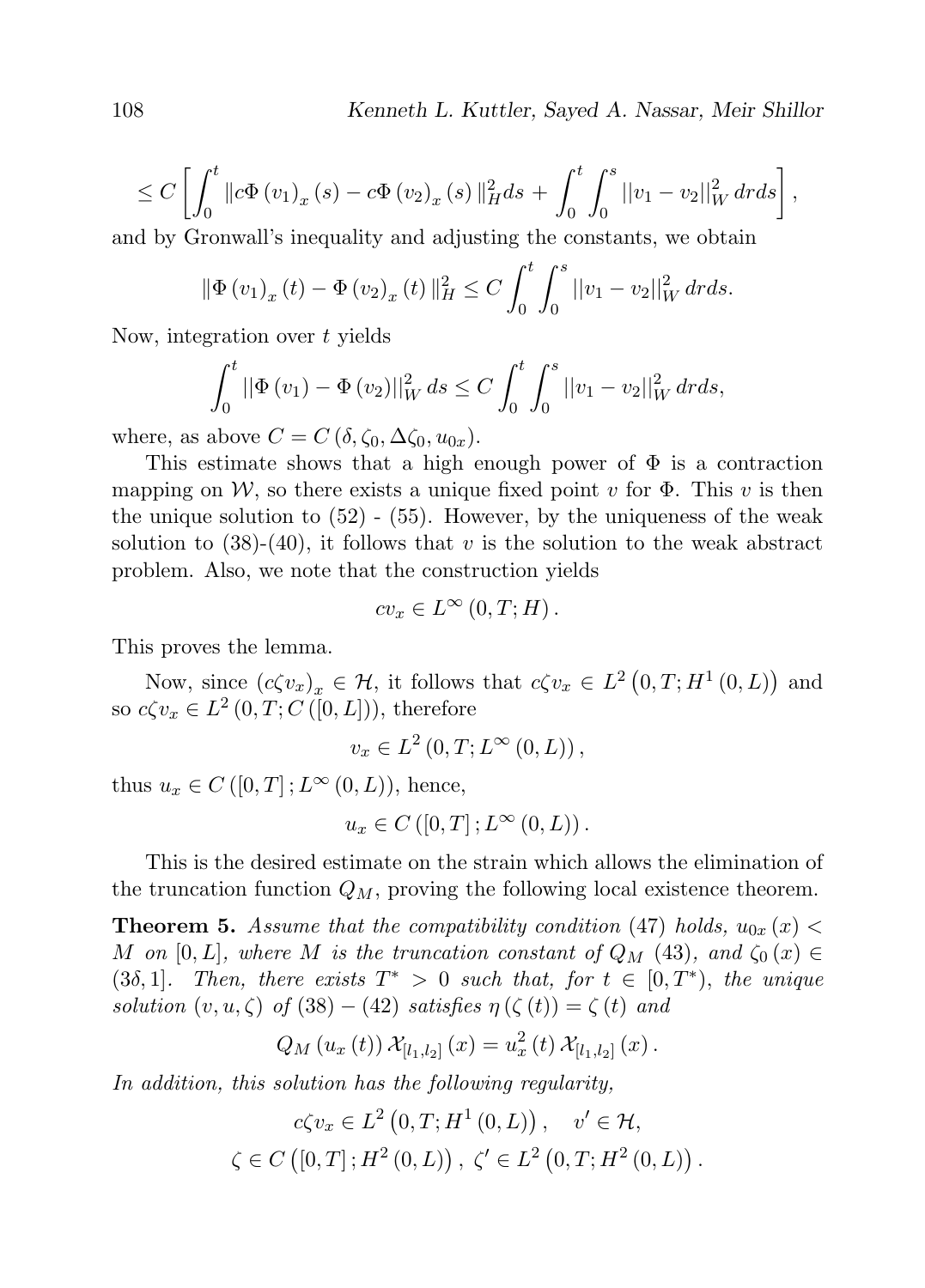## 6 Conclusions

Two models for the dynamic adhesive contact between two rods were presented. The first model assumes that the adhesive may be described as a rod made of an elastic-plastic material and then complete debonding occurs when the stress reaches the plasticity yield limit. In the second model the adhesive is also assumed to be a rod and the degradation of the adhesive is described by the introduction of material damage. Failure occurs when the material is completely damaged, or the damage reaches a critical floor value.

The analysis of the first model is routine. The second model was shown, in Section 4, to have a unique local (in time) weak solution. The proof was based on truncation of the strain energy and the damage function in the equation of motion. These allowed the use of standard tools to establish the existence of a weak global solution. Then, it was shown in Section 5 that with the appropriate initial conditions the weak solution is sufficiently regular so that the constraints (the truncations) are inactive on a time interval  $[0, T^*),$ which means that the solution of the truncated problem is also the solution to the original problem.

Two quasistatic versions of the problem with material damage, with displacement or traction boundary condition at  $x = 0$ , were investigated in Section 3. The fact that the problems are one-dimensional allowed us to obtain a new condition for the damage source function, leading to the same and unusual parabolic nonlinear and nonlocal problem for the damage  $\zeta$ ,  $P_{quas-{\zeta}}$  or  $P_{\zeta q}$ . The analysis of this problem will be done elsewhere.

In the limit when the thickness of the adhesive rod tends to zero a new adhesion source function was obtained, see the right-hand side of (26), which is unusual in that it contains  $\zeta^{-1}$  which makes it non-Lipschitz, and different from the source functions used in  $[1, 2, 10, 20, 21, 22]$ . The problem was analyzed in Section 4.

Some future work, related issues, and unresolved questions follow. First, it may be of considerable interest to verify the model by comparing its predictions with experimental results. In this manner the model parameters may be estimated and then it may be used to predict the evolution of real systems. Because of the relative simplicity of the problem, it may be used as a bench-mark in applications, too.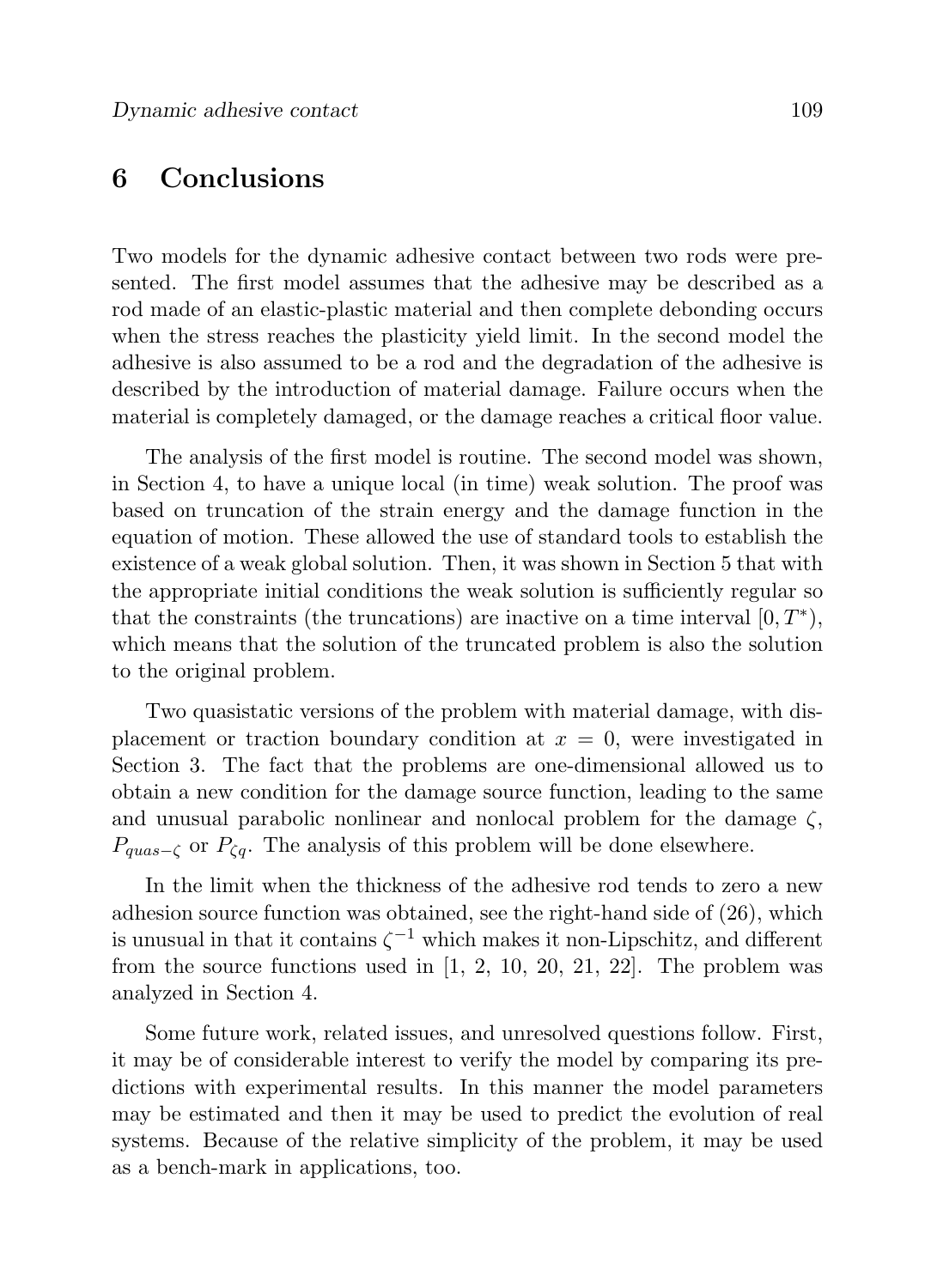# References

- [1] J. Ahn. Thick obstacle problems with dynamic adhesive contact.  $M2AN$ Math. Model. Numer. Anal. 42:1021–1045, 2008.
- [2] K.T. Andrews, K.L. Kuttler, M. Rochdi, M. Shillor. One-dimensional dynamic thermoviscoelastic contact with damage. J. Math. Anal. Appl. 272:249–275, 2002.
- [3] K.T. Andrews, J.R. Fernandez, M. Shillor. Numerical analysis of dynamic thermoviscoelastic contact with damage of a rod. *IMA J. Appl.* Math. 70:768 –795, 2005.
- [4] K.T. Andrews, M. Shillor, Thermomechanical behaviour of a damageable beam in contact with two stops. Applicable Analysis  $85:845-865$ , 2006.
- $[5]$  H. Brezis. Opérateurs maximaux monotones et semigroupes de contractions dans les espaces de Hilbert. Math. Studies 5, North Holland, 1973.
- $[6]$  E. Bonetti, M. Frémond. Damage theory: microscopic effects of vanishing macroscopic motions. Comp. Appl. Math. 22:313–333, 2003.
- [7] E. Bonetti, G. Schimperna. Local existence for Frémond's model of damage in elastic materials. Comp. Mech. Thermodyn. 16:319–335, 2004.
- [8] E. Bonetti, G. Bonfanti, R. Rossi. Well-posedness and long-time behaviour for a model of contact with adhesion. *Indiana Univ. Math. J.* 56:2787–2819, 2007.
- [9] E. Bonetti, G. Bonfanti, R. Rossi. Global existence for a contact problem with adhesion. Math. Methods Appl. Sci. 3:1029–1064, 2008.
- [10] M. Frémond. Non-Smooth Thermomechanics. Springer, Berlin, 2002.
- [11] L.M. Kachanov. Introduction to the Theory of Damage. Martinus Nijhoff, the Hague, 1986 (New revised printing 1990).
- [12] K.L. Kuttler. Time dependent implicit evolution equations. Nonlin. Anal. 10:447–463, 1986.
- [13] K.L. Kuttler. Quasistatic evolution of damage in an elastic-viscoplastic material. Electron. J. Diff. Eqns. 2005(147):1-25, 2005.